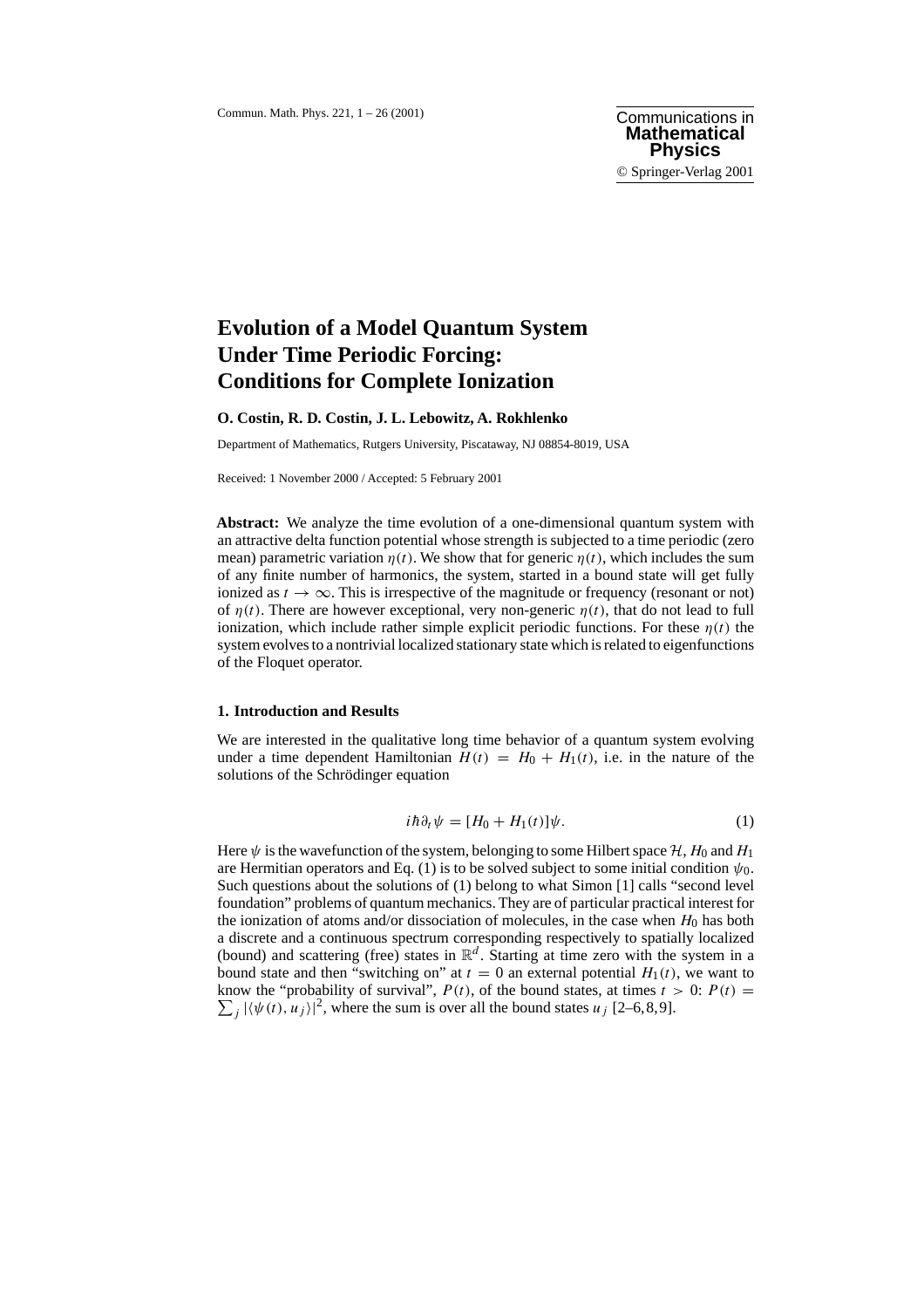This problem has been investigated both analytically and numerically for the case  $H_1(t) = \eta(t) V_1(x)$  with  $\eta(t) = r \sin(\omega t + \theta)$  and  $V_1$  a time independent potential,  $x \in \mathbb{R}^d$ . When  $\omega$  is sufficiently large for "one photon" ionization to take place, i.e., when  $\hbar \omega > -E_0$ ,  $E_0$  the energy of the bound (e.g. ground) state of  $H_0$  and r is "small enough" for  $H_1$  to be treated as a perturbation of  $H_0$  then this is a problem discussed extensively in the literature ([8,9]). Starting with the system in its ground state the long time behavior of  $P(t)$  is there asserted to be given by the  $P(t) \sim \exp[-\Gamma_F t]$ . The rate constant  $\Gamma_F$  is computed from first order perturbation theory according to Fermi's golden rule. It is proportional to the square of the matrix element between the bound and free states, multiplied by the appropriate density of continuum states in the vicinity of the final state which will have energy  $\hbar \omega - E_0$  [6,8–10].

Going from perturbation theory to an exponential decay involves heuristics based on deep physical insights requiring assumptions which seem very hard to prove. It is therefore very gratifying that many features of this scenario have been recently made mathematically rigorous by Soffer and Weinstein [6] (their analysis was generalized by Soffer and Costin [7]). They considered the case when  $H_0 = -\nabla^2 + V_0(x), x \in \mathbb{R}^3$ , V<sub>0</sub> compactly supported and such that there is exactly one bound state with energy  $-\omega_0$ (from now on we use units in which  $\hbar = 2m = 1$ ) and a continuum of quasi-energy states with energies  $k^2$  for all  $k \in \mathbb{R}^3$ . The perturbing potential is  $H_1(t) = r \cos(\omega t) V_1(x)$ with  $V_1(x)$  also of compact support and satisfying some technical conditions. They then showed that for  $\omega > \omega_0$  and r small enough there is indeed an intermediate time regime where  $P(t)$  has a dominant exponential form with the Fermi exponent  $\Gamma_F$ . This regime is followed for longer times by an inverse power law decay. Some of these restrictions can presumably be relaxed but the requirement that  $r$  be small is crucial to their method which is essentially perturbative.

The behavior of  $P(t)$  becomes much more difficult to analyze when the strength of  $H_1(t)$  is not small and perturbation theory is no longer a useful guide. This became clear in the seventies with the beautiful experiments by Bayfield and Koch, cf. [11] for a review, on the ionization of highly excited Rydberg (e.g. hydrogen atoms) by intense microwave electric fields. These experiments showed quite unexpected nonlinear behavior of  $P(t)$ as a function of the initial state, field strength E and the frequency  $\omega$ . These results as well as other multiphoton ionizations of hydrogen atoms have been (and continue to be) analyzed by various authors using a variety of methods. Prominent among these are semi-classical phase-space analysis, numerical integration of the Schrödinger equation, Floquet theory, complex dilation, etc. While the results obtained so far are not rigorous, they do give physical insights and quite good agreement with experiments although many questions still remain open even on the physical level [11–15].

In addition to the above experiments on Rydberg atoms there are also many experiments which use strong laser fields to produce multiphoton ( $\omega < -E_0$ ) ionization of multielectron atoms and/or dissociation of molecules [16,17]. These systems are more complex than Rydberg atoms and their analysis is correspondingly less developed. One unexpected result of certain studies is that an increase in the intensity of the field may reduce the degree of ionization, i.e.,  $P(t)$  can be non-monotone in the field strength E at large values of  $E$ . This phenomenon, which is often called "stabilization", can be observed in some numerical simulations, analyzed rigorously in some models and is claimed to have been seen experimentally cf. [5] and [18–21].

It turns out that many features observed for Rydberg atoms and also stabilization are already present in a simple model system which we have recently begun to investigate analytically [22–24]. This somewhat surprising finding is based on comparisons between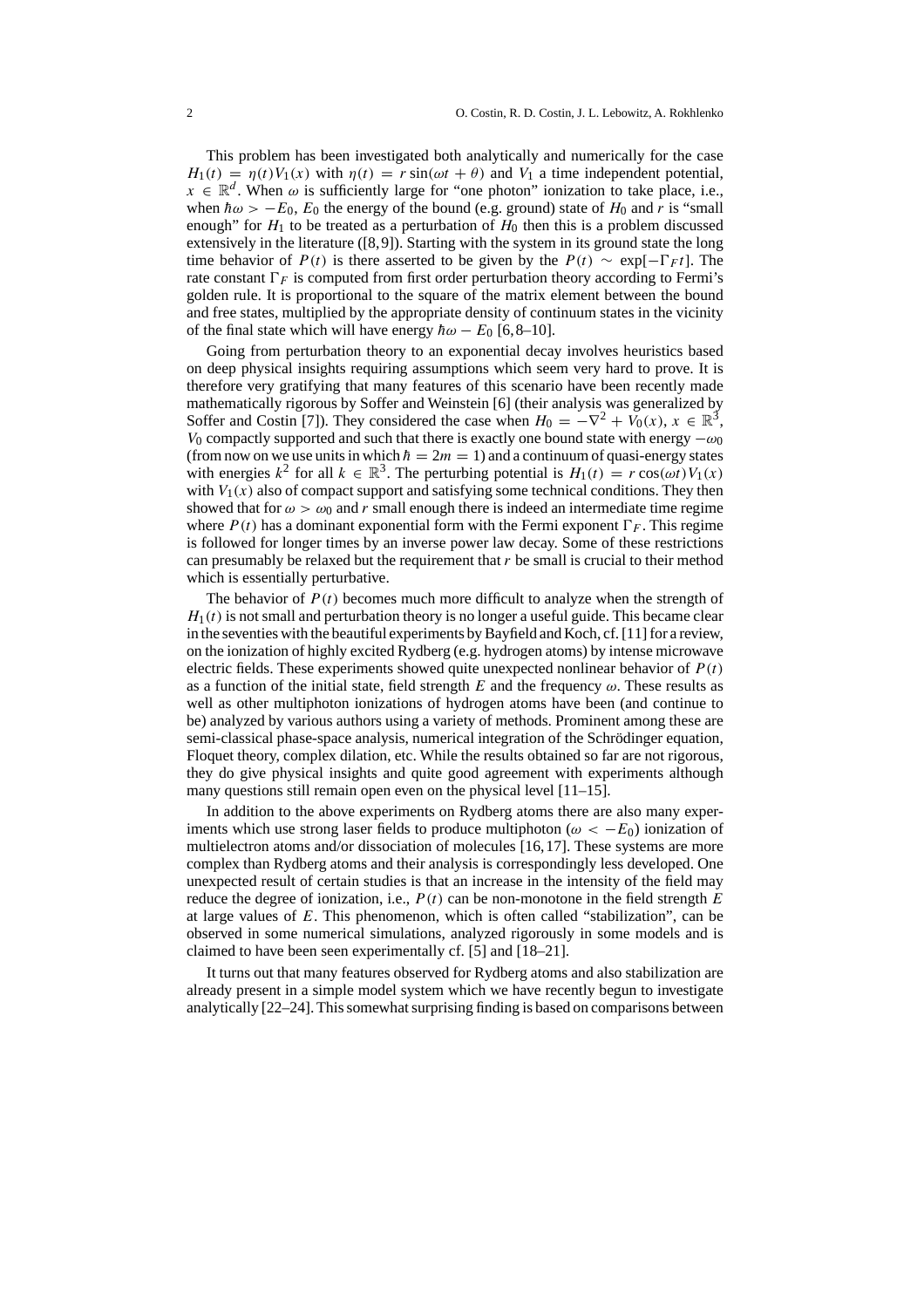experimental and model results described in detail in [23]. In fact the phenomenon of ionization by periodic fields is very complex indeed once one goes beyond the perturbative regime even in the most simple model. This will become clear from the new results about this model presented here.

# **2. The Model**

We consider a very simple quantum system where we can analyze rigorously many of the phenomena expected to occur in more realistic systems described by (1). This is a one dimensional system with an attractive delta function potential. The unperturbed Hamiltonian  $H_0$  has, in suitable units, the form

$$
H_0 = -\frac{d^2}{dx^2} - 2\,\delta(x), \quad -\infty < x < \infty. \tag{2}
$$

The zero range (delta-function) attractive potential is much used in the literature to model short range attractive potentials [25–28]. It belongs, in one dimension, to the class  $K_1$ [2]. H<sub>0</sub> has a single bound state  $u_b(x) = e^{-|x|}$  with energy  $-\omega_0 = -1$ . It also has continuous uniform spectrum on the positive real line, with generalized eigenfunctions

$$
u(k,x) = \frac{1}{\sqrt{2\pi}} \left( e^{ikx} - \frac{1}{1+i|k|} e^{i|kx|} \right), \quad -\infty < k < \infty
$$

and energies  $k^2$ .

Beginning at  $t = 0$ , we apply a parametric perturbing potential, i.e. for  $t > 0$  we have

$$
H(t) = H_0 - 2\eta(t)\delta(x)
$$
\n(3)

and solve the time dependent Schrödinger equation (1) for  $\psi(x, t)$ , with  $\psi(x, 0) =$  $\psi_0(x)$ . Expanding  $\psi$  in eigenstates of  $H_0$  we write

$$
\psi(x,t) = \theta(t)u_b(x)e^{it}
$$
  
+ 
$$
\int_{-\infty}^{\infty} \Theta(k,t)u(k,x)e^{-ik^2t}dk \quad (t \ge 0)
$$
 (4)

with initial values  $\theta(0) = \theta_0$ ,  $\Theta(k, 0) = \Theta_0(k)$  suitably normalized,

$$
\langle \psi_0, \psi_0 \rangle = |\theta_0|^2 + \int_{-\infty}^{\infty} |\Theta_0(k)|^2 dk = 1.
$$
 (5)

We then have that the survival probability of the bound state is  $P(t) = |\theta(t)|^2$ , while  $|\Theta(k, t)|^2 dk$  gives the "fraction of ejected particles" with (quasi-) momentum in the interval dk.

This problem can be reduced to the solution of an integral equation in a single variable [22,23]. Setting

$$
Y(t) = \psi(x = 0, t)\eta(t)e^{it}
$$
\n(6)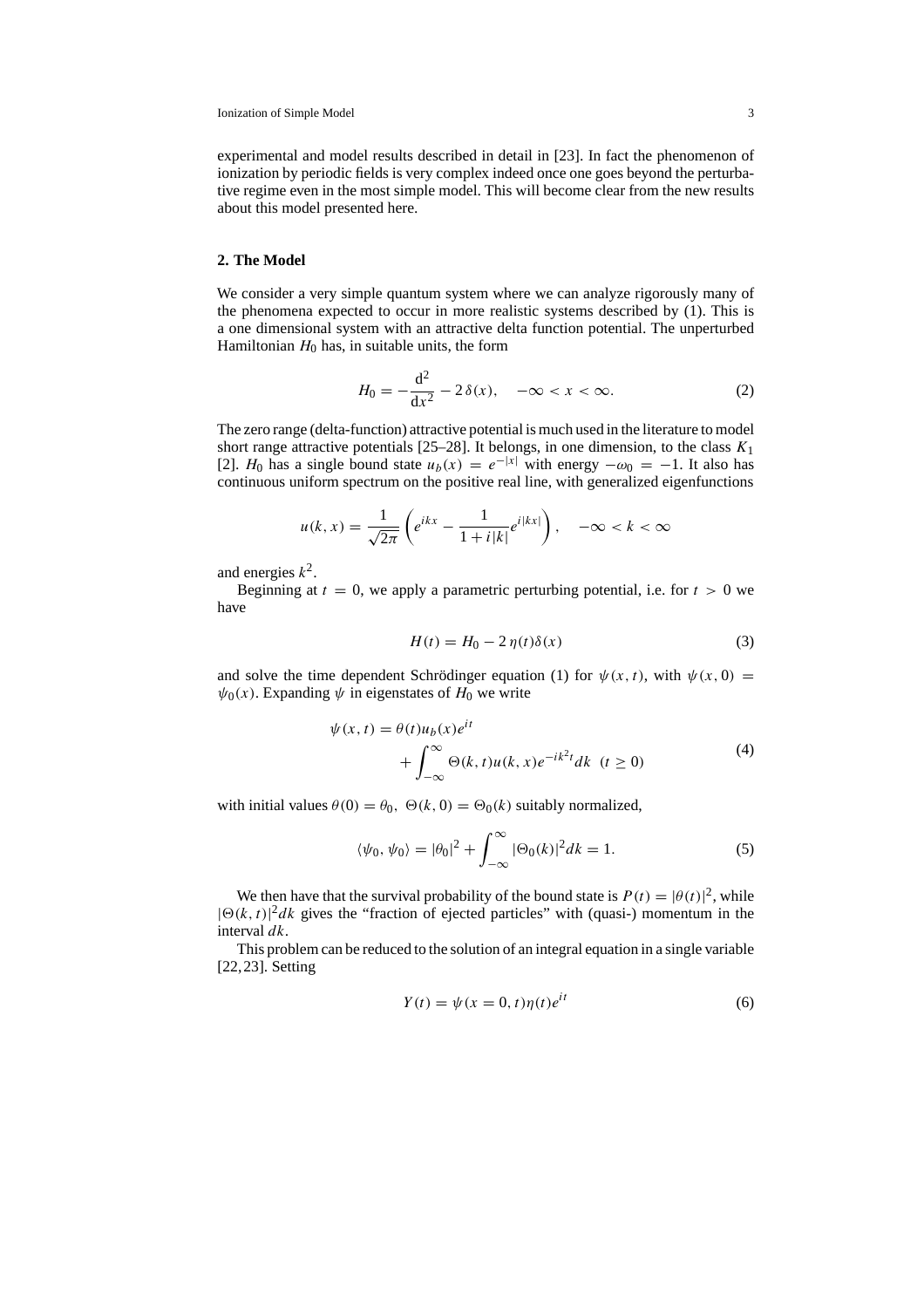we have

$$
\theta(t) = \theta_0 + 2i \int_0^t Y(s)ds,\tag{7}
$$

$$
\Theta(k,t) = \Theta_0(k) + 2|k| / \left[\sqrt{2\pi}(1-i|k|)\right] \int_0^t Y(s)e^{i(1+k^2)s} ds.
$$
 (8)

 $Y(t)$  satisfies the integral equation

$$
Y(t) = \eta(t) \left\{ I(t) + \int_0^t [2i + M(t - t')] Y(t') dt' \right\}
$$
  
=  $\eta(t) \Big( I(t) + (2i + M) * Y \Big),$  (9)

where the inhomogeneous term is

$$
I(t) = \theta_0 + \frac{i}{\sqrt{2\pi}} \int_0^\infty \frac{\Theta_0(k) + \Theta_0(-k)}{1 + ik} e^{-i(k^2 + 1)t} dk,
$$

and

$$
M(s) = \frac{2i}{\pi} \int_0^\infty \frac{u^2 e^{-is(1+u^2)}}{1+u^2} du = \frac{1+i}{2\sqrt{2\pi}} \int_s^\infty \frac{e^{-iu}}{u^{3/2}} du
$$

with

$$
f * g = \int_0^t f(s)g(t-s)ds.
$$

In our previous works we considered the case where  $\Theta_0(k) = 0$  and  $\eta(t)$  is a finite sum of harmonics with period  $2\pi\omega^{-1}$ . In particular, we showed in [23] how to compute the survival probability  $P(t)$  as a function of the strength r and frequency  $\omega$  when  $\eta(t) = r \sin \omega t$ . Here we study the general periodic case and write

$$
\eta = \sum_{j=0}^{\infty} \Big( C_j e^{i\omega j t} + C_{-j} e^{-i\omega j t} \Big).
$$

Our assumptions on the  $C_i$  are

- (a)  $0 \neq \eta \in L^{\infty}(\mathbb{T}),$
- (b)  $C_0 = 0$ ,
- (c)  $C_{-j} = \overline{C_j}$ .

*Genericity condition (g).* Consider the right shift operator T on  $l_2(\mathbb{N})$  given by

$$
T(C_1, C_2, \ldots, C_n, \ldots) = (C_2, C_3, \ldots, C_{n+1}, \ldots).
$$

We say that  $C \in l_2(\mathbb{N})$  is *generic with respect to* T if the Hilbert space generated by all the translates of **C** contains the vector  $e_1 = (1, 0, 0, \ldots)$  (which is the kernel of *T*):

$$
e_1 \in \bigvee_{n=0}^{\infty} T^n \mathbf{C} \tag{10}
$$

(where the right side of (10) denotes the closure of the space generated by the  $T<sup>n</sup>C$ with  $n \geq 0$ ). This condition is generically satisfied, and is obviously weaker than the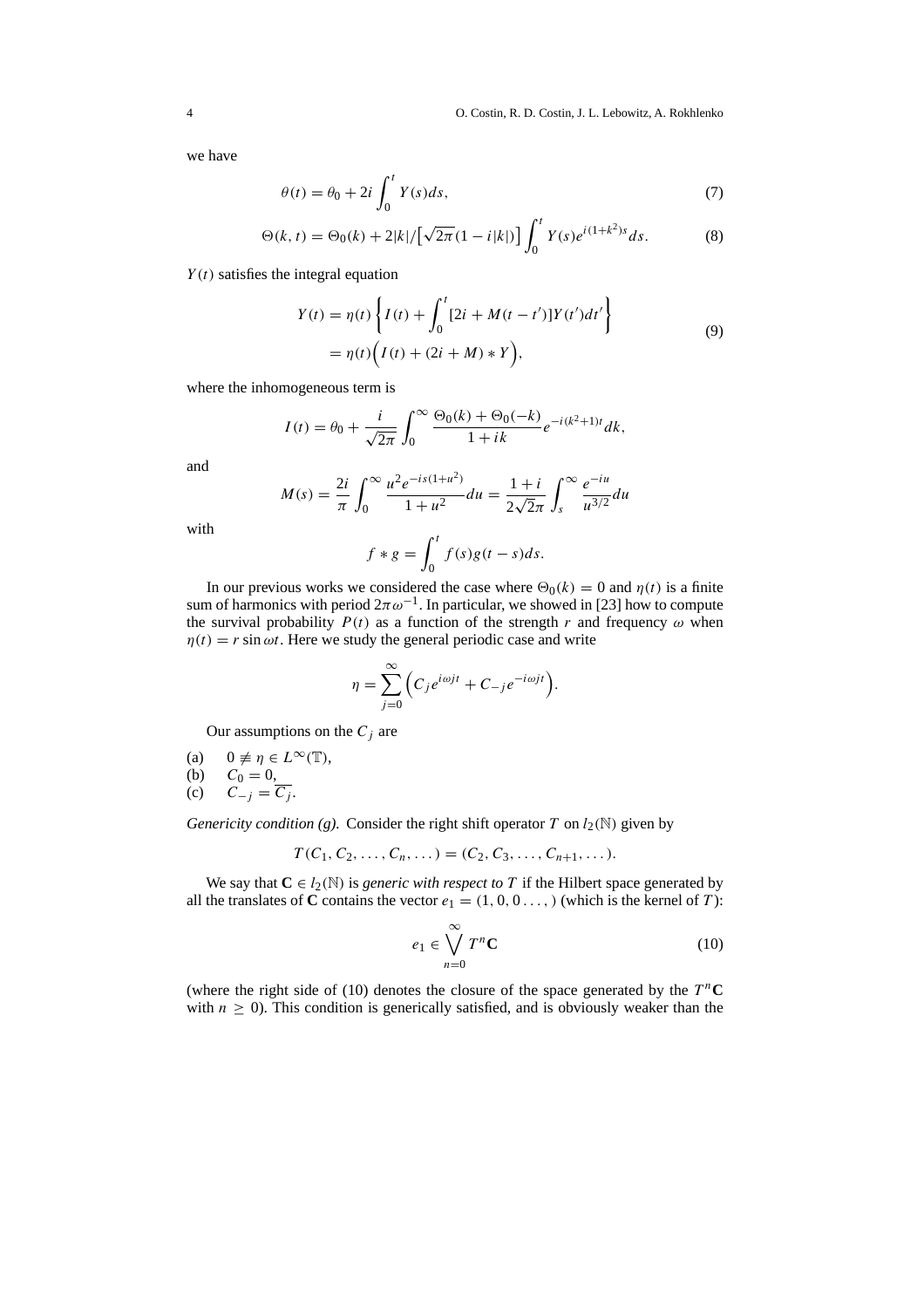"cyclicity" condition  $l_2(\mathbb{N}) \ominus \bigvee_{n=0}^{\infty} T^n \mathbf{C} = \{0\}$ , which is also generic [29] (Appendix B discusses in more detail the rather subtle cyclicity condition).

An important case, which satisfies (10), (but fails the cyclicity condition) corresponds to  $\eta$  being a trigonometric polynomial, namely  $C \neq 0$  but  $C_n = 0$  for all large enough n. (We can in fact replace  $e_1$  in (10) by  $e_k$  with any  $k > 1$ .) A simple example which fails (10) is

$$
\eta(t) = 2r\lambda \frac{\lambda - \cos(\omega t)}{1 + \lambda^2 - 2\lambda \cos(\omega t)}
$$
(11)

for some  $\lambda \in (0, 1)$ , for which  $C_n = -r\lambda^n$  for  $n \ge 1$ . In this case the space generated by  $T^n$ **C** is one-dimensional. We will prove that there are values of r and  $\lambda$  for which the ionization is incomplete, i.e.  $\theta(t)$  does not go to zero for large t.

### **3. Results and Remarks**

**Theorem 1.** *Under assumptions* (a) ... (c) and (g), the survival probability  $P(t)$  of the *bound state*  $u_b$ ,  $|\theta(t)|^2$  *tends to zero as*  $t \to \infty$ *.* 

**Theorem 2.** *For*  $\psi_0(x) = u_b(x)$  *there exist values of*  $\lambda$ *,*  $\omega$  *and r in (11), for which*  $|\theta(t)| \nrightarrow 0$  *as*  $t \rightarrow \infty$ *.* 

*Remarks.* 1. Theorem 1 can be extended to show that  $\int_D |\psi(x, t)|^2 dx \to 0$  for any compact interval  $D \subset \mathbb{R}$ . This means that the initially localized particle really wanders off to infinity since by unitarity of the evolution  $\int_{\mathbb{R}} |\psi(x, t)|^2 dx = 1$ . Theorem 2 can be extended to show that for some fixed r and  $\omega$  in (11) there are infinitely many  $\lambda$ , accumulating at 1, for which  $\theta(t) \nrightarrow 0$ . In these cases, it can also be shown that for large t,  $\theta$  approaches a quasiperiodic function.

2. While Theorem 1 holds for arbitrary  $\psi_0$ , care has to be taken with the initial conditions for Theorem 2. In particular we cannot have an initial state such that in (9)  $I(t) = 0$  for all t. This would occur, for example, if  $\psi_0(x)$  is an odd function of x. In that case the evolution takes place as if the particle was entirely free – never feeling the delta function potential. There may also be other special  $\psi_0$  for which  $\theta_0 \neq 0$  but for which  $\theta(t) \to 0$ as  $t \to \infty$ . We have therefore stated Theorem 2 for the case  $\psi_0 = u_b$ . We shall also, for simplicity, use this choice of  $\psi_0$  in the proofs of Theorem 1. For this case, which is natural from the physical point of view,  $I(t) = 1$  in (9). The extension to general  $\psi_0$  is immediate and is given at the end of Sect. 5.

3. In [23] we gave a detailed picture of how the decay of  $\theta(t)$  depends on r and  $\omega$  when  $\eta(t) = r \sin(\omega t), \theta_0 = 1$ . For small r and  $\omega^{-1}$  not too close to an integer we get an exponential decay with a decay rate  $\Gamma(r, \omega) \sim r^{2(1 + \lfloor \omega^{-1} \rfloor)}$ , where  $\lfloor \omega^{-1} \rfloor$  is the integer part of  $\omega^{-1}$ . (For  $\omega > 1$ , this corresponds to  $\Gamma \sim \Gamma_F$ ). At times large compared to  $\Gamma^{-1}$ ,  $|\theta(t)|$  decays as  $t^{-3/2}$ . The picture becomes much more complicated when r is large and/or  $\omega^{-1}$  is an integer. In particular there is no monotonicity in  $|\theta(t)|$  as a function of r. In [24] we proved complete ionization for the case where  $C_n = 0$  for  $n > N, N \ge 1$ . 4. We note here that Pillet [3] proved complete ionization for quite general  $H_0$  under the assumption that  $H_1(t)$  is "very random", in fact a Markov process. Our results are not only consistent with this but support the expectation that generic perturbations will lead to complete ionization for general  $H_0$ . This is what we expect from entropic considerations – there is just too much phase space "out there". The surprising thing is that even for our simple example one can readily find exceptions to the rule.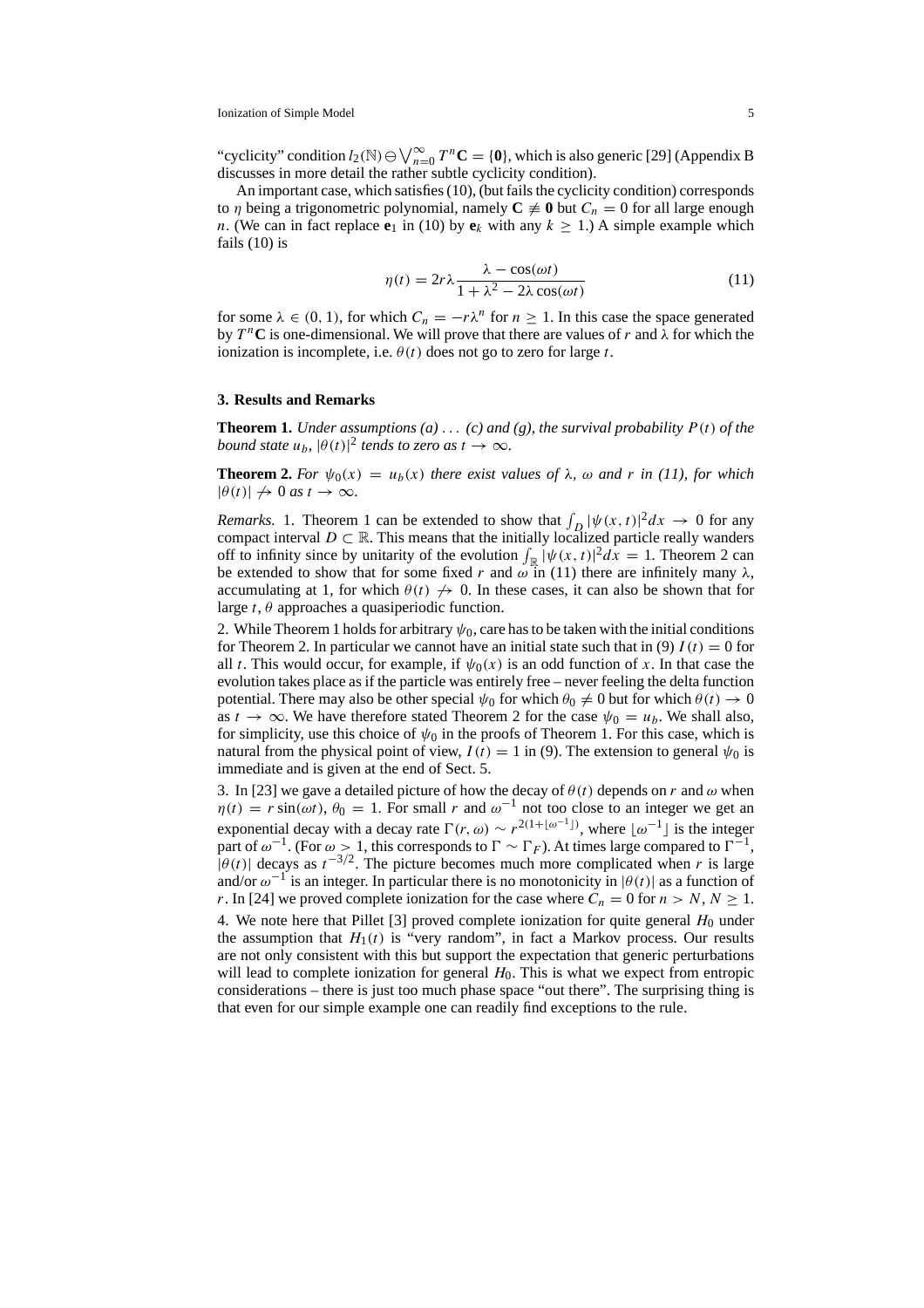We should also mention here the work of Martin et al. [31,32] who consider the case where  $H_0$  has an isolated eigenvalue  $E_0$  plus an absolutely continuous spectrum in the interval [0,  $E_{\text{max}}$ ]. They show that if the frequency  $\omega$  of the periodic, small, perturbation  $H_1(t)$  is larger than  $E_0$  then the bound state is stable. This can be understood in terms of Fermi's golden rule by noting that the density of states at the energy  $E_0 + \omega > E_{max}$ is zero so that  $\Gamma_F$  would be zero.

5. There is a direct connection between our results and Floquet theory where, for a time-periodic Hamiltonian  $H(t)$  with period  $T = 2\pi/\omega$ , one constructs a quasienergy operator (QEO) [2,33,34]

$$
K = -i\frac{\partial}{\partial \theta} + H(\theta).
$$

K acts on functions of x and  $\theta$ , periodic in  $\theta$ , i.e. on the extended Hilbert space  $\mathcal{H} \otimes$  $L_2(S, T^{-1}d\theta)$ . Let now  $\phi(x, \theta)$  be an eigenfunction satisfying

$$
K\phi = \mu\phi, \ \ \phi(x, \theta + T) = \phi(x, \theta) \tag{12}
$$

then,

$$
\psi(x,t) = e^{-i\mu t} \phi(x,t)
$$

is a solution of the Schrödinger equation  $i \frac{\partial \psi}{\partial t} = H(t)\psi$ .

The existence of a real eigenvalue  $\mu$  of the QEO with an associated  $\phi(x, \theta) \in$  $L_2(\mathbb{R}^d \otimes S)$  is thus seen to imply the existence of a solution of the time-dependent Schrödinger equation which is, in absolute value, periodic. This shows that for appropriate initial conditions, the particle has a nonvanishing probability of staying in a compact domain and thus, for the case considered here, that ionization is incomplete. We also note that for each such  $\mu$  there is actually a whole set  $\mu_n = \mu + n\omega$  of eigenvalues of  $K<sub>1</sub>$ 

For the specific model considered here, (12) takes the form

$$
K\phi = -\frac{\partial^2 \phi(x,\theta)}{\partial x^2} - 2(1+\eta(\theta))\delta(x)\phi - i\frac{\partial \phi}{\partial \theta} = \mu\phi.
$$
 (13)

We can now look for solutions of  $(13)$  in the form

$$
\phi_{\mu}(x,\theta) = \sum_{n\in\mathbb{Z}} y_n e^{in\omega\theta} e^{\alpha_n x}
$$

with  $\alpha_n^{\pm} = \pm \sqrt{\mu - n\omega}$ . Such a solution is in  $L^2$  only if  $\Re(\alpha_n x) < 0$ , a condition which obviously selects different roots  $\lambda_n$  depending on whether  $x > 0$  or  $x < 0$ . The requirement that  $\phi_{\mu}$  be in  $L^2(\mathbb{R})$  leads to a set of matching conditions which determine whether such eigenvalues  $\mu$  can exist. It is easy to see that  $\phi_{\mu}$  has to be continuous at zero and satisfy the condition

$$
2\phi_{\mu}(0^{-},\theta) - \phi_{\mu}(0^{+},\theta) = 2(1 + \eta(\theta))\phi_{\mu}(0,\theta).
$$

This implies, after taking the Fourier coefficients of both sides of the above equality, the recurrence relation

$$
y_n(2 - \alpha_n^+ + \alpha_n^-) = 2 \sum_{j \neq 0} C_j y_{n-j}
$$
 (14)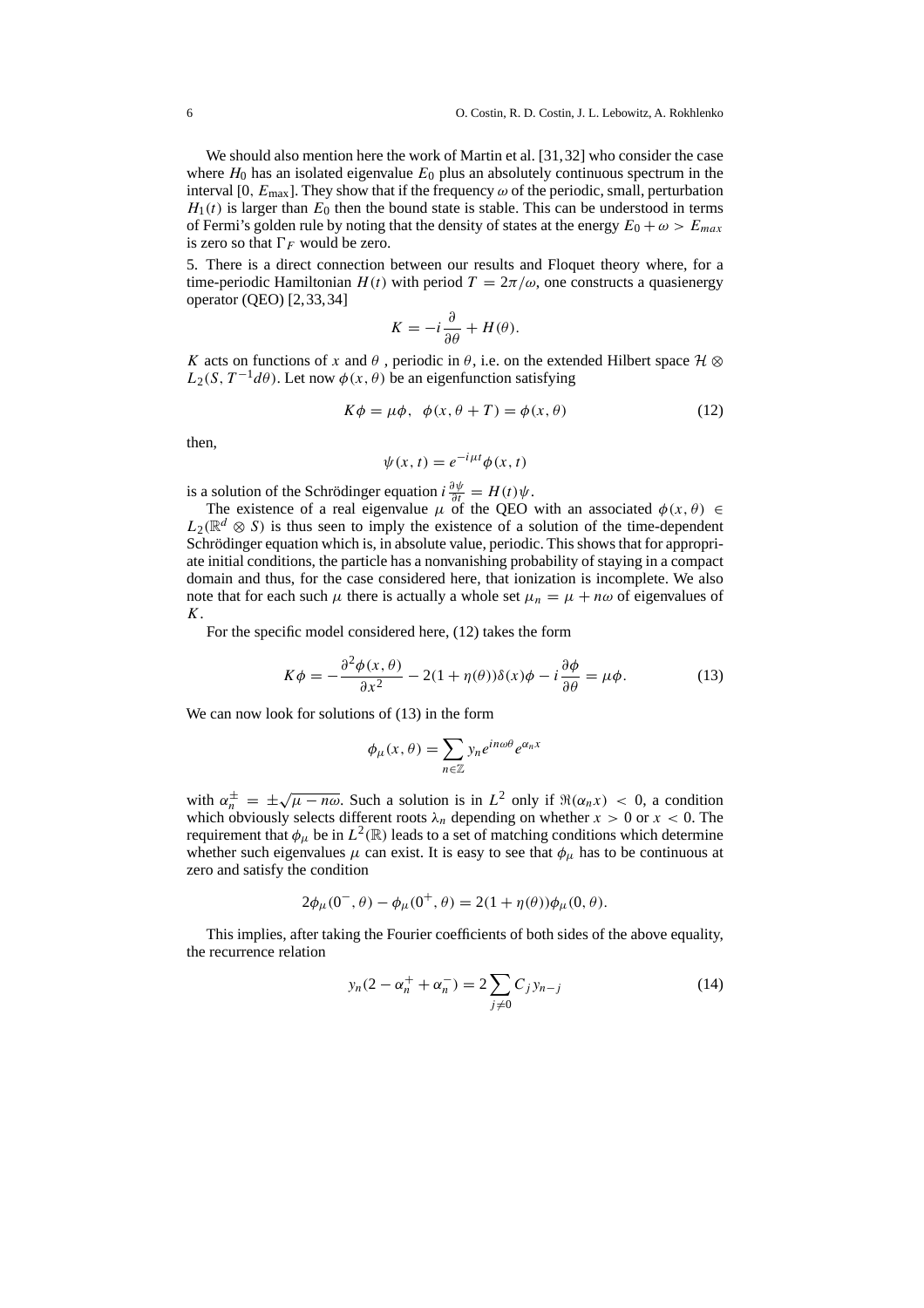for which a (nontrivial) solution  $y_n \in l^2$  is sought. This is effectively the same equation as (20) below which is at the core of our analysis. Complete ionization thus corresponds to the absence of a discrete spectrum of the QEO operator and conversely stabilization implies the existence of such a discrete spectrum. In fact, an extension of Theorem 2 shows that for the initial condition  $\psi_0 = u_b$ ,  $\psi_t$  approaches such a function with  $\mu =$ −s0. More details about Floquet theory and stability can be found in [33,34].

6. We are currently investigating extensions of our results to the case where  $H_0 =$  $-\nabla^2 + V_0(x)$ ,  $x \in \mathbb{R}^d$ , has a finite number of bound states and the perturbation is of the form  $\eta(t)V_1(x)$  and both  $V_0$  and  $V_1$  have compact support. Preliminary results indicate that, with much labor, we shall be able to generalize Theorem 1, to generic  $V_1(x)$ . The definition of genericity will, however, depend strongly on  $V_0$ .

The physically important case of an external electric dipole field,  $V_1(x) = -Ex$ can be transformed into the solution of a Schrödinger equation of the form  $H(t)$  =  $-\nabla^2 + V_0(x - g(t))$ , see [2]. This should, in principle, also be amenable to our methods but so far we have no results for that case.

**Outline of the technical strategy.** The method of proof relies on the properties of the Laplace transform of Y,  $y(p) = \mathcal{L}Y(p) = \int_0^\infty e^{-pt} Y(t) dt$ .

Since the time evolution of  $\psi$  is unitary,  $|\dot{\theta}(t)| \leq 1$ . This gives some a priori control on  $Y$ . For our purposes however it is useful to characterize directly the solution of the convolution equation (9). (We restrict ourselves to  $\Theta_0(k) = 0$  and  $I(t) = 1$  there.) We show that this equation has a unique solution in suitable norms. This solution is Laplace transformable and the Laplace transform y satisfies a linear functional equation.

The solution of the functional equation satisfied by the transform of  $Y$  is unique in the right half plane provided it satisfies the additional property that  $y(p_0 + is)$  is square integrable in s for any  $p_0 > 0$ . Any such solution y transforms back (by the standard properties of the inverse Laplace transform) into a solution of our integral equation with no faster than exponential growth; however there is a unique locally integrable solution of this equation, and this solution is exponentially bounded. This must thus be our  $Y$ . We can thus use the functional equation to determine the analytic properties of  $y(p)$ .

This is done using (appropriately refined versions of) the Fredholm alternative. After some transformations, the functional equation reduces to a linear inhomogeneous recurrence equation in  $l_2$ , involving a compact operator depending parametrically on p, see e.g. (17). The dependence is analytic except for a finite set of poles and squareroot branch-points on the imaginary axis and we show that the associated homogeneous equation has no nontrivial solution. We then show that the poles in the coefficients do not create poles of y, while the branch points are inherited by y. The decay of  $y(p)$  when  $|\Im(p)| \to \infty$ , and the degree of regularity on the imaginary axis give us the needed information about the decay of  $Y(t)$  for large t.

# **4. Behavior of**  $y(p)$  in the Open Right Half Plane  $\mathbb H$

**Lemma 3.** (i) *Equation (9) has a unique solution*  $Y \in L^1_{loc}(\mathbb{R}^+)$  *and*  $|Y(t)| < Ke^{Bt}$ *for some*  $K, B \in \mathbb{R}$ *.* 

- (ii) *The function*  $y(p) = \mathcal{L}Y$  *exists and is analytic in*  $\mathbb{H}_B = \{p : \Re(p) > B\}.$
- (iii) In  $\mathbb{H}_B$ , the function  $y(p)$  satisfies the functional equation

$$
y = \sum_{j=-\infty}^{\infty} C_j \mathcal{T}^j \left( h + b y \right) \tag{15}
$$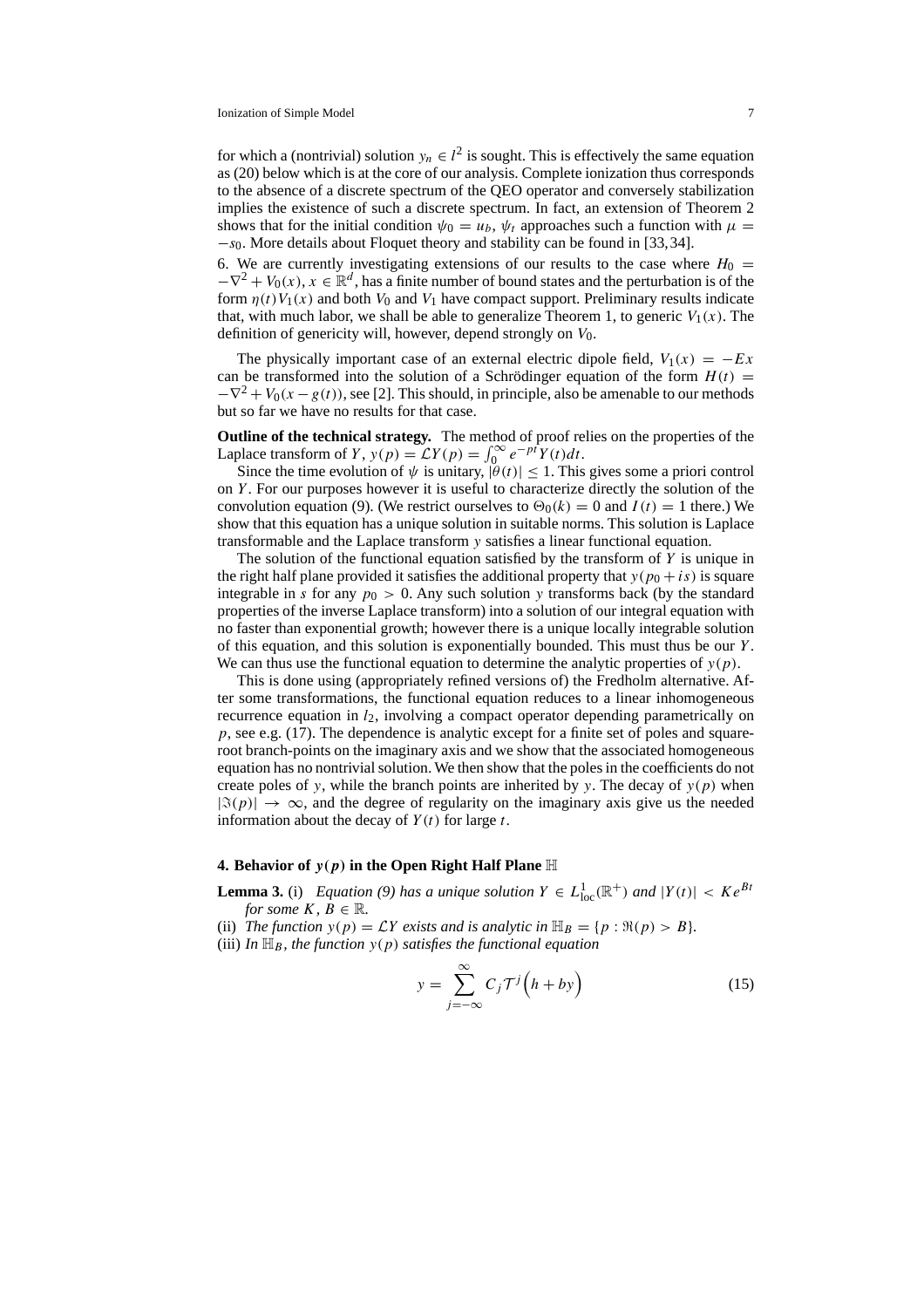*with*

$$
(\mathcal{T}f)(p) = f(p + i\omega), \quad h(p) = -p^{-1} \quad \text{and } b(p) = -\frac{i}{p}\Big(1 + \sqrt{1 - ip}\Big).
$$

*The branch of the square root is such that for*  $p \in \mathbb{H} = \{p : \Re(p) > 0\}$ *, the real part of*  $\sqrt{1 - ip}$  *is nonnegative and the imaginary part nonpositive.* 

The straightforward proofs of this lemma are done in Appendix A. (Some of the results can also be gotten directly from standard results on the Schrödinger operators and on integral equations.)

*Remark 4.* It is clear that the functional equation (15) only links points on the one dimensional lattice  $\{p + i\mathbb{Z}\omega\}$ . It is convenient to take  $p_0$  such that  $p = p_0 + i n\omega$  with  $\Re(p_0) = \Re(p)$  and

$$
\mathfrak{I}(p_0) \in [0, \omega). \tag{16}
$$

The functions y, h, b in (15) will now depend parametrically on  $p_0$ . We set y =  ${y_i}_{i\in\mathbb{Z}}$ ,  $h = {h_i}_{i\in\mathbb{Z}}$ ,  $b = {b_i}_{i\in\mathbb{Z}}$  with  $y_n = y(p_0 + in\omega) = y(p)$  (and similarly for  $h(p)$  and  $b(p)$ ). It is convenient to define the operator  $(\hat{H}y)_n = b_ny_n$ . Let  $(\mathcal{T}y)_n = y_{n+1}$ be the right shift on  $l_2(\mathbb{Z})$  (which we denote for simplicity by  $l_2$ ) and rewrite (15) as

$$
y = \sum_{j=-\infty}^{\infty} C_j \mathcal{T}^j h + \sum_{j=-\infty}^{\infty} C_j \mathcal{T}^j \hat{H} y \equiv f + \mathcal{J} y.
$$
 (17)

**Proposition 5.** *For*  $\Re(p_0) > 0$  *there exists a unique solution of (17) in*  $l_2$ *. This solution is analytic in*  $p_0$ ,  $\Re(p_0) > 0$ . Thus  $y(p)$  *is analytic in*  $p \in \mathbb{H}$  *and inverse Laplace transformable there with*  $\mathcal{L}^{-1}(y) = Y$ .

*Proof.* The proof uses the Fredholm alternative. We first prove the following results.

**Lemma 6.** *The operator*  $\mathcal J$  *is compact on*  $l_2$  *if*  $p_0 \neq 0$ *.* 

*Proof.* The proof uses standard compact operator results, see e.g. [30]. First note that the operator  $\hat{H}$  is compact. This is straightforward: since  $b_i \to 0$  as  $j \to \infty$ , it follows that  $\hat{H}$  is the norm limit as  $N \to \infty$  of the finite rank operators defined by  $(\hat{H}_N y)_j = b_j y_j$ for  $|j| \le N$  and  $(\hat{H}_N y)_i = 0$  otherwise, and thus is compact. The operator  $\mathcal J$  is the composition between the "convolution" operator C given by  $(Cv)_n := (C * v)_n :=$  $\sum_{j\in\mathbb{Z}} C_j v_{n+j}$ , which is continuous on  $l_2$ , and the compact operator  $\hat{H}$ . Thus  $\mathcal J$  is  $compact.  $\Box$$ 

*Remarks.* 1. Note that  $f \in l_2$  if  $p_0 \neq 0$  (a straightforward consequence of the fact that **C** and h in (17) are in  $l_2$ ).

2. The operator  $\mathcal J$  is analytic in  $p_0$ , except for  $p_0 = 0$ , where the coefficients have poles, and for an additional value on the imaginary axis (possibly also 0), where the coefficients have square root branch points.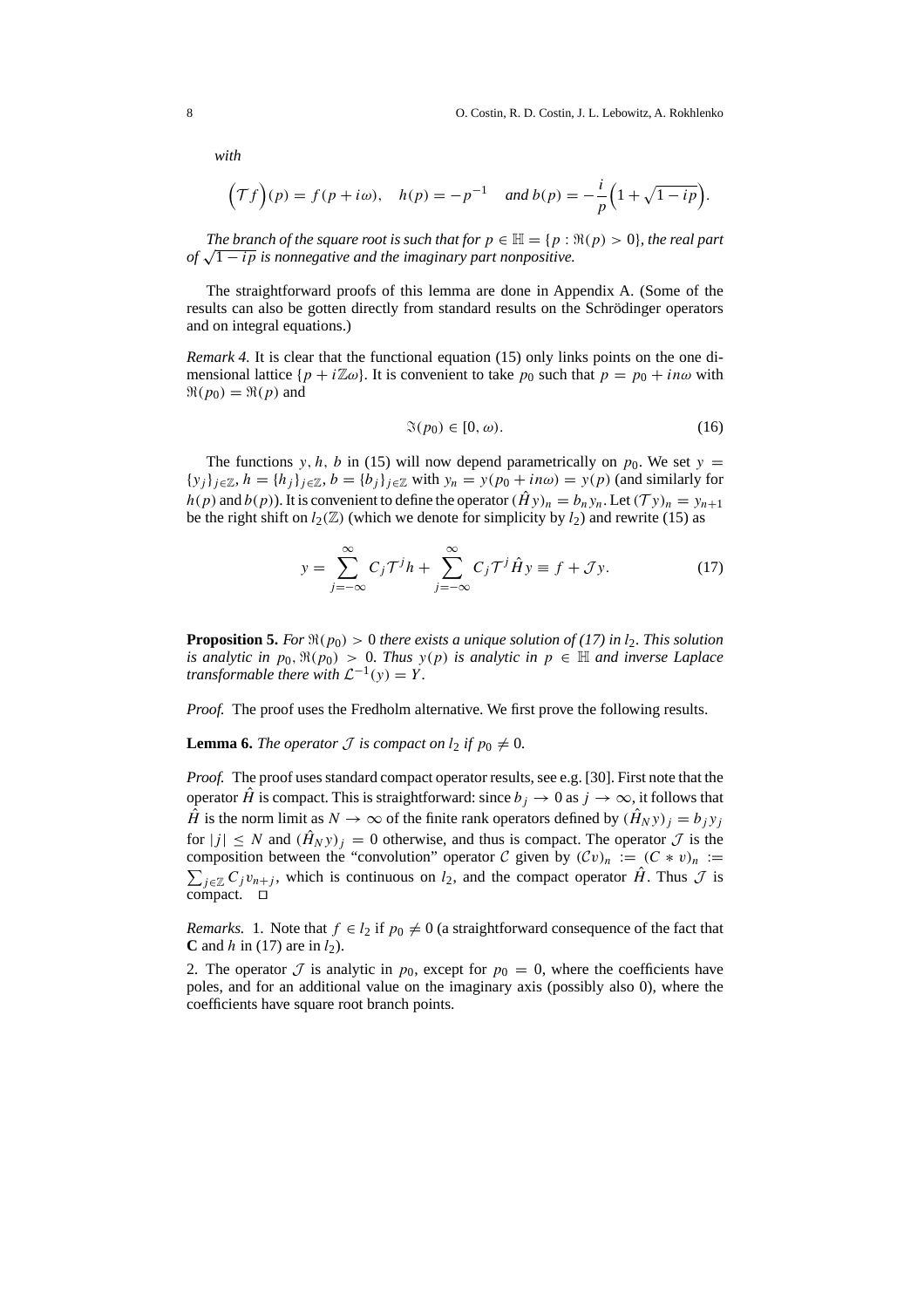*Remark 7.* Setting, for  $p_0 \neq 0$ ,

$$
y_l = (\sqrt{1 - i(p_0 + il\omega)} - 1)z_l \tag{18}
$$

the homogeneous equation

$$
y = \mathcal{J}y \tag{19}
$$

clearly has a (nontrivial)  $l_2$  solution y only if

$$
\left(\sqrt{1-ip_0+l\omega}-1\right)z_l=-\sum_{k=1}^{\infty}\left(C_kz_{l+k}+\overline{C}_kz_{l-k}\right)
$$
\n(20)

has a (nontrivial)  $l_2$  solution z with

$$
\left\{ \left( \sqrt{1 - ip_0 + j\omega} - 1 \right) z_j \right\}_{j \in \mathbb{Z}} \in l_2. \tag{21}
$$

**Lemma 8.** *For any*  $\eta$  *under assumptions (a) to (c), if*  $p_0 \in \mathbb{H}$  *there is no nonzero*  $l_2$ *solution of (20) such that (21) holds.*

*Proof.* To get a contradiction, assume  $z \in l_2$ ,  $z \neq 0$ , satisfying (21), is a solution of (20). Multiplying (20) by  $\overline{z_l}$ , and summing with respect to l from  $-\infty$  to  $+\infty$  we get

$$
\sum_{l=-\infty}^{\infty} \left( \sqrt{1 - ip_0 + l\omega} - 1 \right) |z|_l^2 = -\sum_{l=-\infty}^{\infty} \sum_{k=1}^{\infty} \left( C_k z_{l+k} \overline{z}_l + \overline{C}_k z_{l-k} \overline{z}_l \right)
$$

$$
= -\sum_{l=-\infty}^{\infty} \sum_{k=1}^{\infty} \left( C_k z_l \overline{z}_{l-k} + \overline{C}_k z_{l-k} \overline{z}_l \right) \tag{22}
$$

$$
= -\sum_{l=-\infty}^{\infty} \sum_{k=1}^{\infty} 2 \Re \left( C_k z_l \overline{z}_{l-k} \right).
$$

If  $p_0 \in \mathbb{H}$  the imaginary part of  $\sqrt{1 - ip_0 + l\omega}$  is negative (see Remark 24) and thus, if some  $z_l$  is nonzero then the left side of (22) has strictly negative imaginary part, which is impossible since the right side is real.  $\Box$ 

*Proof of Proposition 5.* The existence of the analytic solution follows now immediately from the analytic Fredholm alternative and the analyticity of the coefficients, for  $p_0 \in \mathbb{H}$ . The fact that  $\{y_n\} \in l_2$  together with the stated analyticity imply that the function  $\mathcal{L}^{-1}y(p)$  exists and satisfies the integral equation of Y, and thus coincides with Y.  $\Box$ 

#### **5. Behavior of**  $y(p)$  in the Neighborhood of  $\mathfrak{F}(p) = 0$  in the Generic Case

*Discussion of methods.* We start again from relation (17). This has the form

$$
y_n = i \sum_j \frac{C_j}{-ip_0 + (n+j)\omega} - \sum_j C_j q_{n+j} y_{n+j}, \quad C_0 = 0,
$$
 (23)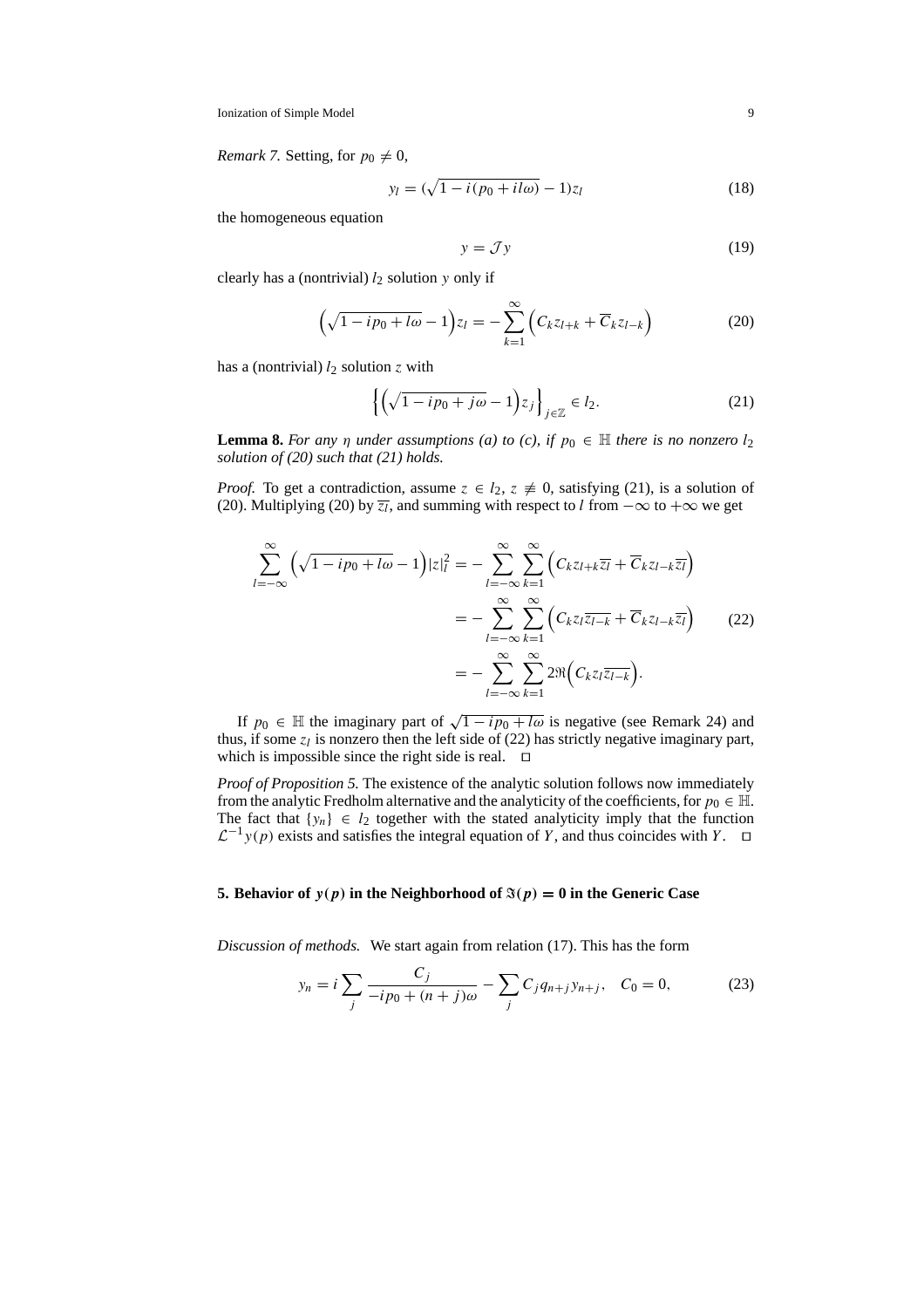where

$$
q_n = \frac{\left[1 + \sqrt{1 - ip_0 + n\omega}\right]}{-ip_0 + n\omega}.\tag{24}
$$

As the imaginary axis  $\Re(p_0) = 0$  is approached, two types of potential singularities in the coefficients need attention: the poles in the coefficients due to the presence of  $p^{-1}$ , and the square root singularities. It will turn out that by cancellation effects, the poles play no role, generically. The square root singularities will be manifested in the solution y. The study of these questions requires further regularization of the functional Eq. (23).

It is convenient to separate out the terms in (23) which are singular at  $p_0 = 0$ . Using (from now on) the notation  $s_0 = -ip_0$  we have

$$
y_n = i \frac{C_{-n}}{s_0} - \frac{C_{-n}(1 + \sqrt{1 + s_0})}{s_0} y_0 + i \sum_{j \neq -n} \frac{C_j}{s_0 + (n + j)\omega}
$$

$$
- \sum_{j \neq -n} C_j q_{n+j} y_{n+j}, \quad n \neq 0,
$$

$$
y_0 = i \sum_{j \neq 0} \frac{C_j}{s_0 + j\omega} - \sum_{j \neq 0} C_j q_j y_j.
$$
(25)

We break up the proof into two parts, the non-resonant and resonant case. We start with the former.

# *5.1. The non-resonant case,*  $\omega^{-1} \notin \mathbb{N}$ .

**Proposition 9.** *If condition* (g) is satisfied, and  $\omega^{-1} \notin \mathbb{N}$ , then the solution y *of* (25) is *analytic in a small neighborhood of*  $s_0 = 0$ .

For the proof we write  $y_0 = i/2 + s_0u_0$ , and for  $n \neq 0$  we make the substitution  $y_n = v_n + d_n u_0$ , where we will choose  $d_n$  according to (26) in order to eliminate  $u_0$ from all equations with  $n \neq 0$ .

**Lemma 10.** (i) *For*  $s_0 \in \mathbb{R}$  *there exists a unique solution*  $d \in l_2(\mathbb{Z} \setminus \{0\})$  *of the system* 

$$
d_n = -C_{-n}(1 + \sqrt{1 + s_0}) - \sum_{k \neq 0} C_{k-n} q_k d_k, \ \ n \neq 0. \tag{26}
$$

*This solution is analytic at*  $s_0 = 0$ *.* 

(ii) *With this choice of* d*, the system (25) becomes*

$$
v_n = f_n - \sum_{k \neq 0} C_{k-n} q_k v_k,
$$
  

$$
\left( s_0 + \sum_{j \neq 0} C_j q_j d_j \right) u_0 = f_0 - \sum_{j \neq 0} C_j q_j v_j,
$$
 (27)

*where*

$$
f_0 = -\frac{i}{2} + i \sum_{j \neq 0} \frac{C_j}{s_0 + j\omega}, \ f_n = iC_{-n} \frac{1 - \sqrt{1 + s_0}}{2s_0} + i \sum_{k \neq 0} \frac{C_{k-n}}{s_0 + k\omega}.
$$
 (28)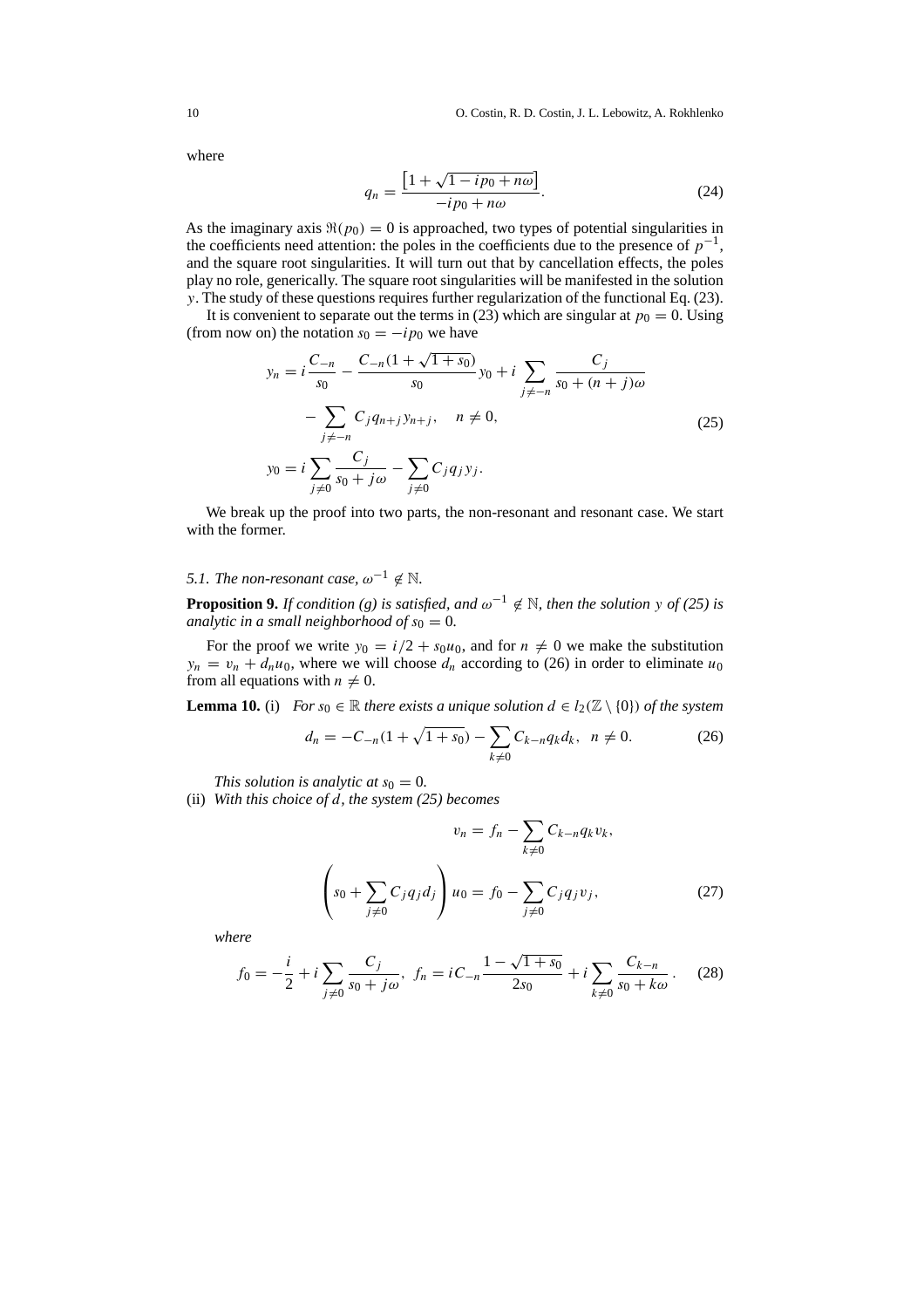Ionization of Simple Model 11

(iii) *For small s*<sub>0</sub> we have  $\sum_{j\neq 0} C_j q_j d_j \neq 0$ , and the system (27) has a unique solution *with*  $v \in l_2(\mathbb{Z} \setminus \{0\})$ *, and*  $v_n$ *, u<sub>0</sub> are analytic at*  $s_0 = 0$ *.* 

*Proof.* (i) Equation (26) is of the form  $(\mathbb{I} - \mathcal{J}')d = c'$  in  $l_2(\mathbb{Z} \setminus \{0\})$ , where  $c'_n =$  $-(1 + \sqrt{1 + s_0})\overline{C}_n$  and

$$
(\mathcal{J}'d)_n = -\sum_{k\neq 0} C_{k-n} q_k d_k, \quad (n \neq 0).
$$

We show first that  $\text{Ker}(\mathbb{I} - \mathcal{J}') = \{0\}$ . Indeed, assume  $d = \mathcal{J}'d$  and set  $D_k = q_k d_k$ . Then we see that

$$
q_n^{-1}D_n + \sum_{k \neq 0} C_{k-n}D_k = 0
$$
 (29)

and, by multiplying with  $\overline{D}_n$  and summing over *n* we get

$$
\sum_{n\neq 0} q_n^{-1} |D_n|^2 + \sum_{n,k\neq 0} C_{k-n} D_k \overline{D_n} = 0.
$$
 (30)

Note that, because  $C_{-n} = \overline{C}_n$ , the following quantity is real:

$$
\sum_{n,k\neq 0} C_{k-n} D_k \overline{D}_n = \sum_{n,k\neq 0} C_{n-k} \overline{D_k} D_n = \sum_{n,k\neq 0} C_{k-n} D_k \overline{D}_n, \tag{31}
$$

implying that

$$
\sum_{n\neq 0} q_n^{-1} |D_n|^2 \in \mathbb{R}
$$

with (cf. (24))

$$
q_n^{-1} = -1 + \sqrt{1 + s_0 + n\omega}.
$$

Let  $N_0 = -(1 + s_0)\omega^{-1} \in \mathbb{R}$ . Obviously  $q_n^{-1} \in \mathbb{R}$  for  $n \geq N_0$  while for  $n < N_0$  we have, by Remark 24

 $\Im(q_n^{-1}) < 0.$ 

Thus it is necessary that  $D_n = 0$  for all  $n < N_0$ .

Assume  $D \neq 0$ . Let  $N \in \mathbb{N}$  be such that  $D_n = 0$  for all  $n < N$  and  $D_N \neq 0$  (thus  $N_0 \leq N$ ). Then from (29),

$$
\sum_{k \ge N; k \ne 0} C_{k-n} D_k = 0 \quad \text{ for any } n < N
$$

or, setting  $k = N - 1 + j$ ,

$$
\sum_{j\geq 1, j\neq 1-N} C_{j+n} D_{N-1+j} = 0 \quad \text{for } n \geq 0.
$$
 (32)

It is here that we use the genericity condition on **C**. In fact we will show that (32) implies D = 0 if condition (g) is satisfied. To see this define  $\tilde{D} \in l_2(\mathbb{N})$  as  $\tilde{D}_j = D_{N-1+j}$ if  $j \ge 1$ ,  $j \ne 1 - N$  and, if  $1 - N \ge 1$ ,  $\tilde{D}_{1-N} = 0$ . Then by (32)  $\tilde{D}$  is orthogonal in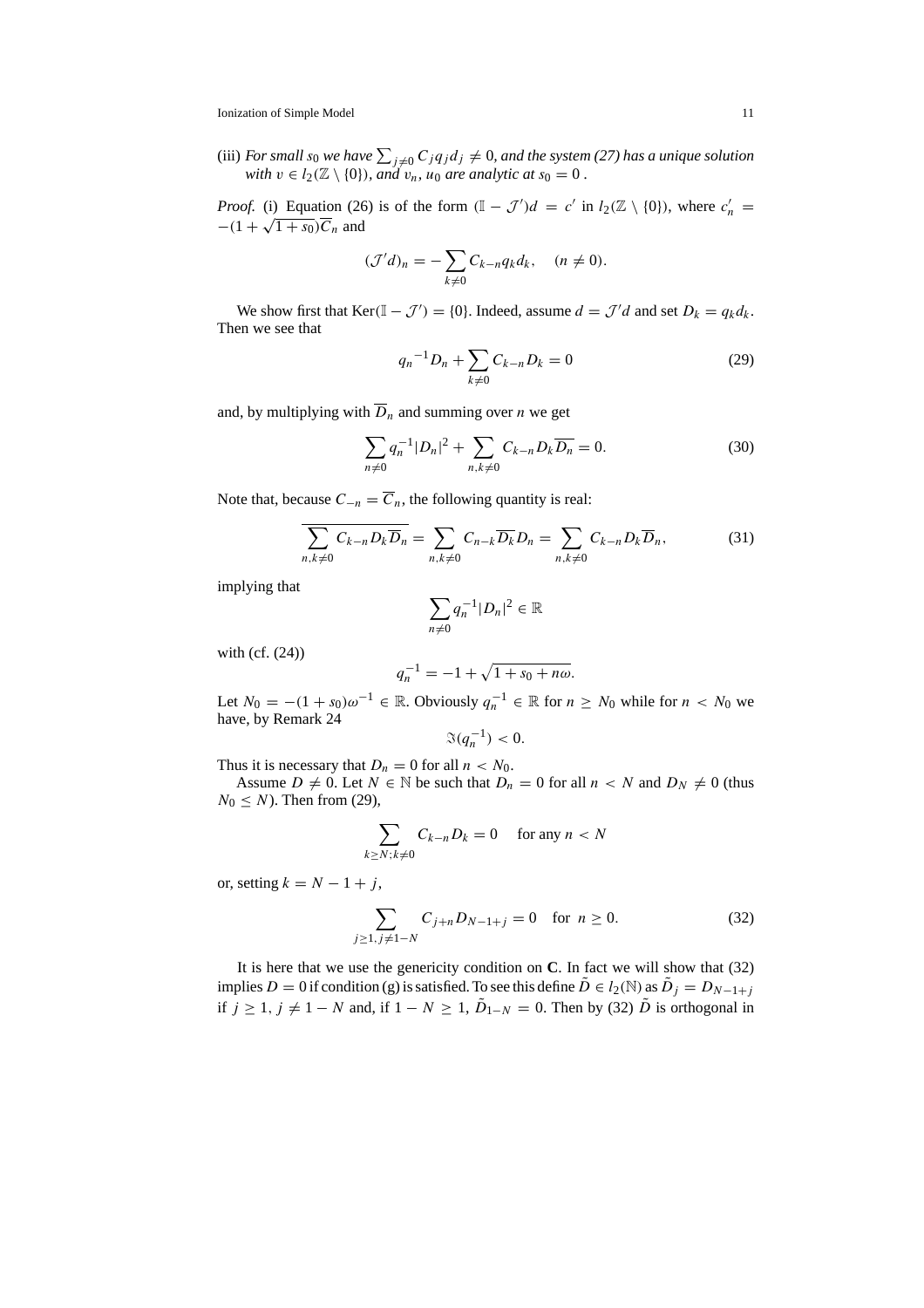$l_2(\mathbb{N})$  to all  $T^nC, n \geq 0$ . By the genericity condition (g) then  $\langle D, e_1 \rangle = D_N = 0$ , which is a contradiction. Thus  $D = 0$ .

Since  $\mathcal{J}'$  is analytic in  $s_0$  for small enough  $s_0$ , and compact by the same simple arguments as in Lemma 6, it follows that  $(\mathbb{I} - \mathcal{J}')^{-1}$  exists and is analytic in  $s_0$  at  $s_0 = 0$ .

- (ii) This part is an immediate calculation.
- (iii) Note first that  $f \in l_2(\mathbb{Z} \setminus \{0\})$ , because

$$
||f|| \le \left| \frac{1 - \sqrt{1 + s_0}}{2s_0} \right| ||c|| + \left( \sum_{n \ne 0} \left| \sum_{k \ne 0} \frac{C_{k-n}}{s_0 + k\omega} \right|^2 \right)^{1/2}
$$
  

$$
\le ||c|| \sum_{k \ne 0} \frac{1}{|s_0 + k\omega|^2} < \infty.
$$

Also, formula  $(28)$  expresses f in terms of a discrete measure integral with respect to k of a function which depends analytically on the (small) parameter  $s_0$ , and which is uniformly in  $l_1$ . Therefore f depends analytically on  $s_0$ .

The rest of the proof of (iii) closely follows that of part (i), using the following result.

**Lemma 11.** For 
$$
s_0 = 0
$$
 we have  $\sum_{j \neq 0} C_j q_j d_j \neq 0$ .

*Proof.* Assume the contrary was true. At  $s_0 = 0$ , with  $D_n^0 = D_n|_{s_0=0}$  and  $q_n^0 = q_n|_{s_0=0}$ , relation (29), using (26), gives

$$
0 = \frac{D_n^0}{q_n^0} = -\sum_{k \neq 0} C_{k-n} D_k^0 - 2C_{-n} \quad (n \neq 0).
$$
 (33)

Multiplying with  $D_n^0$  and summing over  $n \neq 0$  we would get

$$
\sum_{n\neq 0}(-1+\sqrt{1+n\omega})|D_n^0|^2 = -\sum_{k,n\neq 0}C_{k-n}D_k^0\overline{D_n^0} - \sum_{n\neq 0}2C_{-n}\overline{D_n^0},\tag{34}
$$

and since we assumed  $\sum_n C_n D_n^0 = 0$  then, as in the proof of Lemma 10 (i), it follows that  $D_n^0 = 0$  for all  $n < N_0 = -\omega^{-1}$ . This gives, using (33), that

$$
\sum_{k \ge N_0; k \neq 0} C_{k-n} D_k^0 + 2C_{-n} = 0.
$$
 (35)

Denote by  $D^1 \in l_2$  the sequence  $D_k^1 = D_k^0$  if  $k \neq 0$  and  $D_0^1 = 2$ . As in the proof of Lemma 10 (i), using the genericity condition (g), we get  $D^{\tilde{1}} = 0$ , an obvious contradiction.  $\Box$ 

This concludes the proof of Proposition 9: for generic  $\eta$  the solution y of (17) has, for  $\omega^{-1} \notin \mathbb{N}$ , analytic components y<sub>n</sub> when  $p = 0$ .

*Square root singularities.* We now study the behavior at the square root singularities of the coefficients of the equation of  $y$ .

Let  $k_0$  be the unique integer such that for some  $s_r \in [0, \omega)$  we have  $1 + s_r + k_0 \omega = 0$ (then  $s_r$  is a branch point in the coefficient q).

The following proposition describes the analytic structure of  $y(p)$  near the imaginary axis.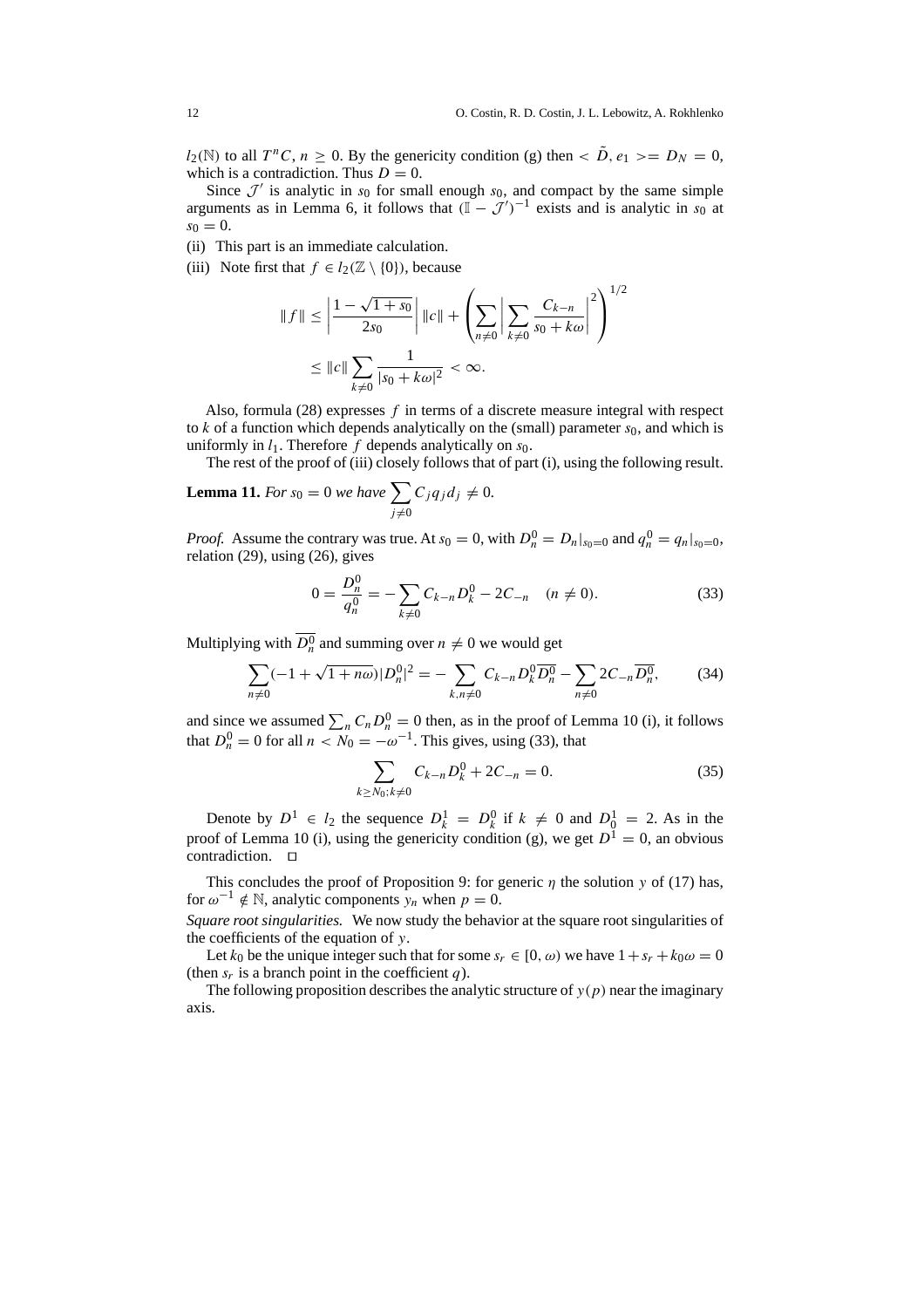**Proposition 12.** We have the decomposition  $y_n = u_n + (\sqrt{s_0 - s_r})v_n$ , where  $u_n$  and  $v_n$ *are analytic in*  $s_0$  *in a* complex *neighborhood of the segment* [0,  $\omega$ ).

*Proof.* The substitution  $y_n = u_n + (\sqrt{s_0 - s_r})v_n$ , and

$$
U_k = q_k u_k; V_k = q_k v_k
$$
  $(k \neq k_0)$  and  $U_{k_0} = \frac{u_{k_0}}{s_0 + k_0 \omega}; V_{k_0} = \frac{v_{k_0}}{s_0 + k_0 \omega}$ 

leads to the following system of equations for  $U_n$  and  $V_n$ :

$$
q_n^{-1}U_n = ri \sum_{k} \frac{C_{k-n}}{s_0 + k\omega} - \sum_{k} C_{k-n}U_k - C_{k_0-n}(s_0 - s_r)V_{k_0} \quad (n \neq k_0),
$$
  

$$
q_n^{-1}V_n = -\sum_{k} C_{k-n}V_k - C_{k_0-n}(s_0 - s_r)V_{k_0} - C_{k_0-n}U_{k_0} \quad (n \neq k_0), \quad (36)
$$
  

$$
(s_0 + k_0\omega)U_{k_0} = i \sum_{k} \frac{C_{k-k_0}}{s_0 + k\omega},
$$
  

$$
(s_0 + k_0\omega)V_{k_0} = -\sum_{k} C_{k-k_0}V_k.
$$

We now let  $Q_{k_0} = s_0 + k_0 \omega$  and, for  $n \neq k_0$ ,  $Q_n = q_n^{-1} = -1 + \sqrt{1 + s_0 + k \omega}$ . We use again the Fredholm alternative and, as in the previous proofs, we need only to show the absence of a solution of the homogeneous equation  $at s_0 = s_r$ . We thus multiply the homogeneous equations associated to (36) in the following manner: the equation for  $U_i$ by  $\overline{U_j}$  and the equation for  $V_j$  by  $\overline{V_j}$ , then sum over all j. As in the previous proofs, from the reality of the r.h.s. and then from the genericity condition (g)  $U \equiv 0$ . Then, similarly,  $V \equiv 0$ . The rest is immediate.  $\Box$ 

*5.2. The resonant case:*  $\omega^{-1} = M \in \mathbb{N}$ . In this case when s<sub>0</sub> = 0 there are poles in the coefficients of (23) when  $n + j = 0$  and branch points when  $n + j = -M$ . The proof is a combination of the two regularization techniques used in the previous case.

**Proposition 13.** We can set  $y(s_0) = A(s_0) + B(s_0)\sqrt{s_0}$  with A and B analytic in a *complex neighborhood of the segment*  $[0, \omega)$ *.* 

*Proof.* Special care is only needed near  $s_0 = 0$ . The system (26)–(28) now reads

$$
d_n = -C_{-n}(1 + \sqrt{1 + s_0}) - \sum_{k \notin \{0, -M\}} C_{k-n} q_k d_k - C_{-M-n} \frac{1 + \sqrt{s_0}}{s_0 - 1} d_{-M},
$$
  

$$
v_n = f_n - \sum_{k \notin \{0, -M\}} C_{k-n} q_k v_k - C_{-M-n} \frac{1 + \sqrt{s_0}}{s_0 - 1} v_{-M}.
$$
 (37)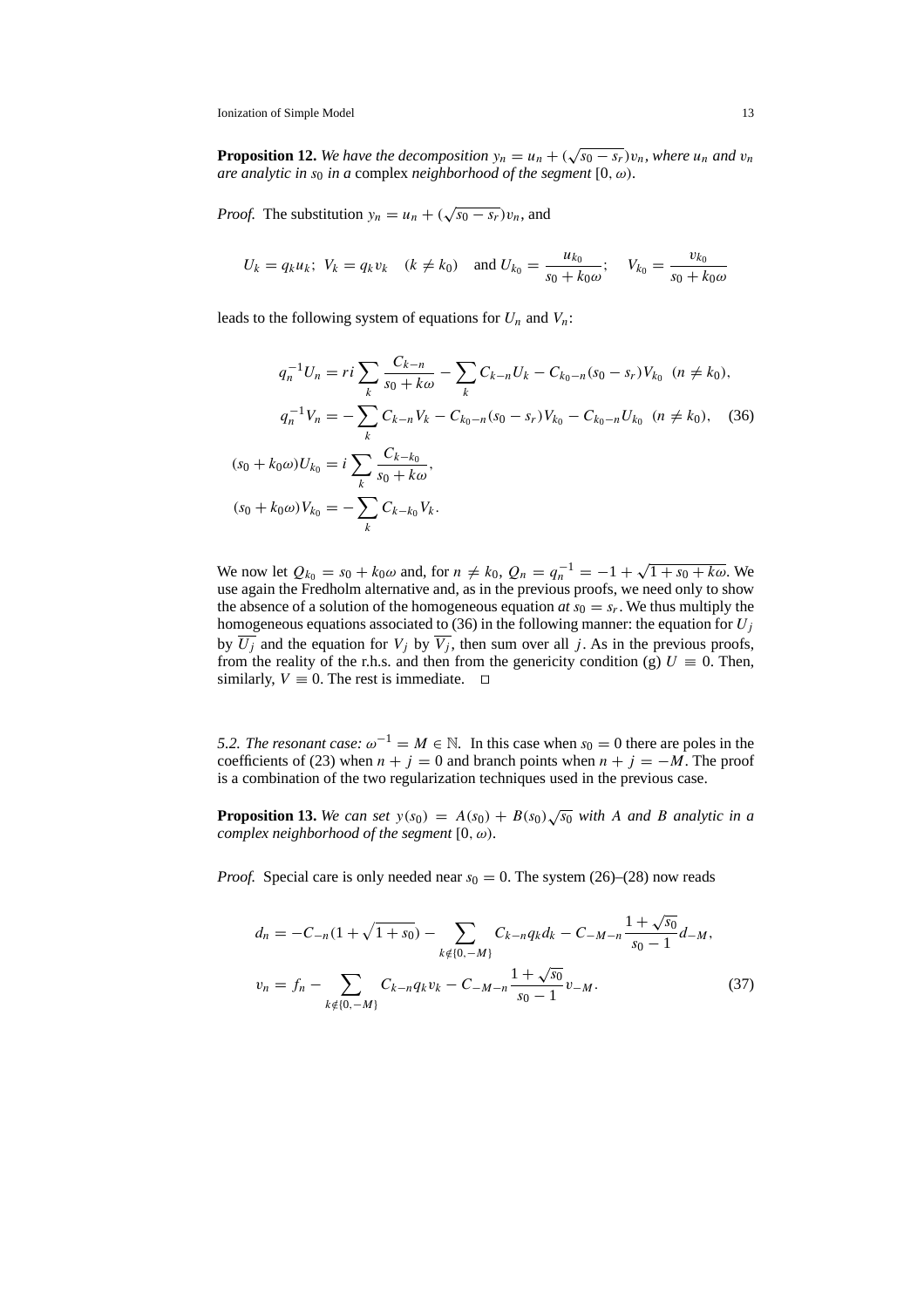We take  $d_n = \alpha_n + \sqrt{s_0} \beta_n$  and  $v_n = \gamma_n + \sqrt{s_0} \delta_n$ . The system becomes

$$
\alpha_n = -C_{-n}(1 + \sqrt{1 + s_0}) - \sum_{k \notin \{0, -M\}} C_{k-n} q_k \alpha_k
$$
  
\n
$$
-C_{-M-n} \frac{1}{s_0 - 1} (\alpha_{-M} + s_0 \beta_{-M}),
$$
  
\n
$$
\beta_n = - \sum_{k \notin \{0, -M\}} C_{k-n} q_k \beta_k - C_{-M-n} \frac{1}{s_0 - 1} (\alpha_{-M} + \beta_{-M}),
$$
  
\n
$$
\gamma_n = f_n - \sum_{k \notin \{0, -M\}} C_{k-n} q_k \gamma_k - C_{-M-n} \frac{1}{s_0 - 1} (\gamma_{-M} + s_0 \delta_{-M}),
$$
  
\n
$$
\delta_n = - \sum_{k \in \{0, -M\}} C_{k-n} q_k \delta_k - C_{-M-n} \frac{1}{s_0 - 1} (\delta_{-M} + \gamma_{-M}).
$$
\n(39)

 $k \notin \{0, -M\}$  $s_0 - 1$ 

The system (38) is of the form

$$
\begin{pmatrix} \alpha \\ \beta \end{pmatrix} = S(s_0) \begin{pmatrix} \alpha \\ \beta \end{pmatrix} + \begin{pmatrix} F_1 \\ F_2 \end{pmatrix},
$$

where  $\alpha$ ,  $\beta$ ,  $F_1$ ,  $F_2$  are in  $l_2$ . We prove that the homogeneous equation has no nontrivial solutions:

**Lemma 14.** 
$$
(I - S(0))
$$
  $\begin{pmatrix} \alpha \\ \beta \end{pmatrix} = 0$  implies  $\begin{pmatrix} \alpha \\ \beta \end{pmatrix} = 0$ .

*Proof.* Let  $Q_n = q_n$ ,  $A_n = q_n \alpha_n$ ,  $B_n = q_n \beta_n$  for  $n \neq 0$ ,  $-M$  and  $Q_{-M} = -1$ ,  $A_{-M} = -\alpha_{-M}$  and  $B_{-M} = -\beta_{-M}$ . The system (38) becomes

$$
Q_n^{-1} A_n = -\sum_{k \neq 0} C_{k-n} A_k,
$$
  
\n
$$
Q_n^{-1} B_n = -\sum_{k \neq 0} C_{k-n} B_k - C_{-M-n} A_{-M}.
$$
\n(40)

As in the proofs in Case I, multiplying the first equation by  $\overline{A_n}$ , summing over *n* we first get from the reality of the r.h.s. that  $A_n = 0$  for  $n < -M$  and then by the condition (g) we get that  $A \equiv 0$ . The conclusion  $B \equiv 0$  now follows in the same way.  $\Box$ 

*End of proof of Proposition 13.* The operator S is compact on  $l_2 \oplus l_2$  and S and  $(F_1, F_2)$ are analytic in a complex neighborhood of 0. We saw in Lemma 14 that the kernel of  $\mathbb{I} - S(0)$  is trivial and by the analytic Fredholm alternative it follows that  $(\mathbb{I} - S(0))^{-1}$ exists and is analytic in a small neighborhood of  $s_0 = 0$ . Hence  $(\alpha, \beta)$  are analytic. Similarly,  $\gamma$ ,  $\delta$  are analytic in the same region.  $\Box$ 

*5.3. Proof of Theorem 1.* Combining the above results we have the following conclusion:

**Proposition 15.** *If condition (g) is fulfilled, then* y(p) *is analytic in a neighborhood of*  $i\mathbb{R} \setminus \{is_r + i\omega\mathbb{Z}\}\text{ for any }j \in \mathbb{Z}$ , in a neighborhood of  $p = is_r + ij\omega$   $(s_r \in \mathbb{R})$  y has *the form*  $y(p) = A_i(p) + B_i(p)\sqrt{-ip - s_r - ij\omega}$ , where  $A_i$  and  $B_i$  are analytic. In *particular,* y *is Lipschitz continuous of exponent* 1/2 *in the closed right half plane. Thus*  $Y(t) = O(t^{-3/2})$  *for large t.*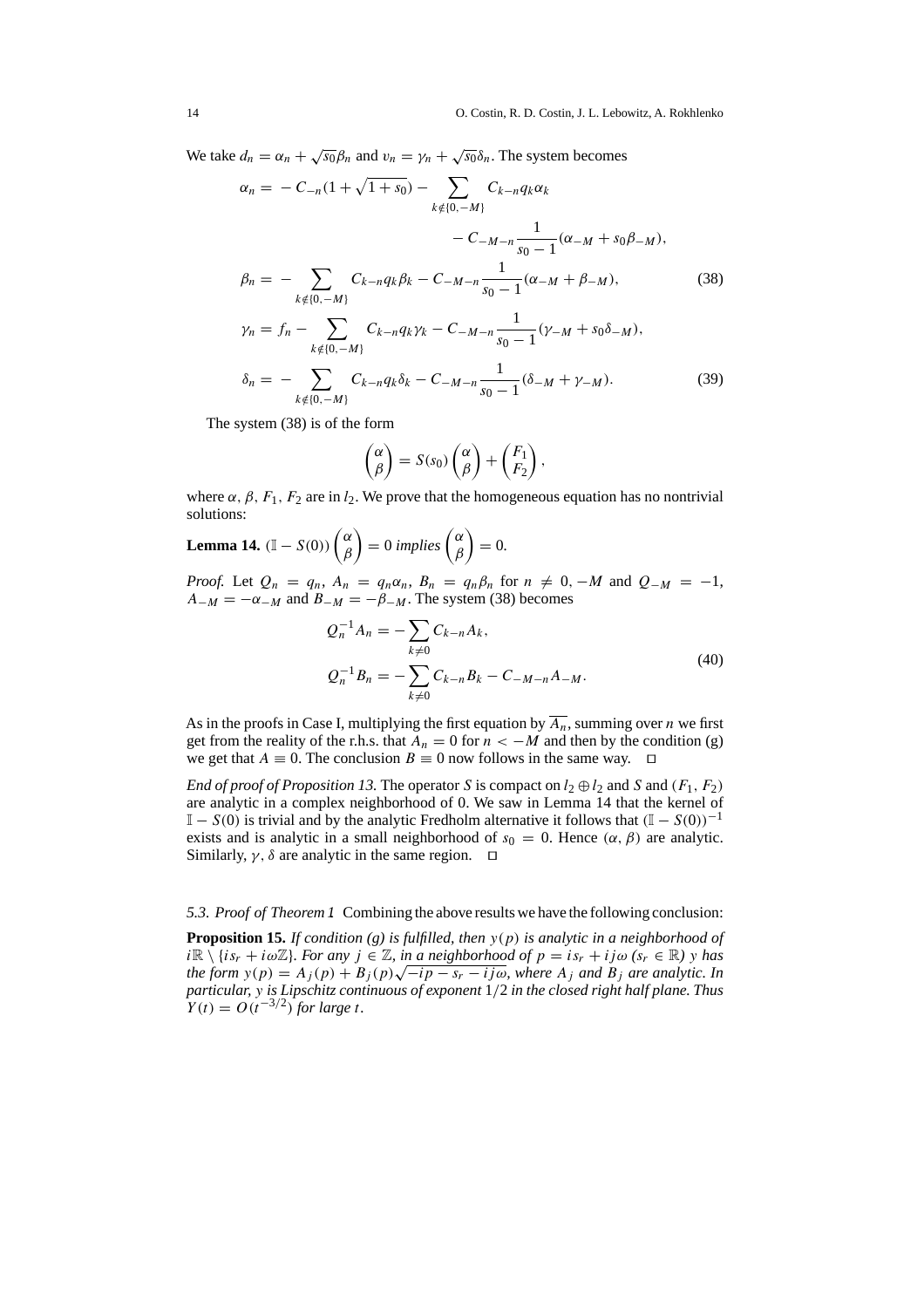*Proof.* All but the last claim has already been shown. The last statement is a standard Tauberian theorem (note that  $\mathcal{L}^{-1}$  is the Fourier transform along the imaginary line).  $\Box$ 

**Proposition 16.** *We have*  $\theta(t) \to 0$  *as*  $t \to \infty$ *.* 

*Proof.* We can write (9) (with  $I(t) = 1$ ) as

$$
Y = \eta(\theta + M * Y). \tag{41}
$$

It is easy to check, in view of the fact that M and Y are  $O(t^{-3/2})$ , that  $M * Y \to 0$ . Furthermore  $1 + 2i \int_0^t Y(s)ds$  is convergent as  $t \to \infty$ . Thus  $\theta(t) \to const$  as  $t \to \infty$ . Since now the l.h.s. of (9) converges to zero and  $\eta$  does not, the equality (41) is only consistent if  $\theta(t) \rightarrow 0$ .  $\Box$ 

This completes the proof of Theorem 1 for the case  $\psi_0 = u_b = e^{-|x|}$ .

The general case follows by noting that the inhomogeneous term does not affect the main argument, using the Fredholm alternative. Hence we will still have  $|\theta(t)| \to 0$  but the rate of decay may be different.

### **6. A Nongeneric Example**

Let  $\eta$  be given by (11), for which

$$
C_n = -r\lambda^n \text{ for } n \ge 1, \quad C_n = C_{-n}.\tag{42}
$$

As in Sect. 5 set  $-i p_0 = s_0$  and let  $q_n$  be given by (24). Denote

$$
a_n = a_n(s_0) = \frac{1}{r} \frac{1}{q_n} = \frac{1}{r} \left( \sqrt{1 + s_0 + n\omega} - 1 \right).
$$
 (43)

For  $r \in (0, 1)$ ,  $\omega > 1$ ,  $\omega^{-1} \notin \mathbb{N}$  such that  $(1 - r)^2 < \omega - 1$ , let  $s_r$  and  $s_p$  be the unique numbers in  $(0, \omega)$  so that  $1 + s_r \in \omega \mathbb{Z}$  and  $1 + a_{-1}(s_p) = 0$ . We choose r,  $\omega$ such that  $s_r \neq s_p$ .

### *6.1. The homogeneous equation.*

**Lemma 17.** Let s<sub>0,0</sub> be a point in  $(0, s_r)$   $\cup$   $(s_r, \omega)$ *. Consider* s<sub>0</sub> in a small enough *neighborhood of*  $s_{0,0}$ *. The linear operator*  $\mathcal{J} = \mathcal{J}(s_0)$  *of* (17) depends analytically on s<sub>0</sub>, and is compact on  $l_2$ . For  $s_0 \neq s_p$ ,  $(I - \mathcal{J}(s_0))^{-1}$  exists and is analytic.

**Lemma 18.** *Denote for short*  $\mathcal{J}_0 = \mathcal{J}(s_r)$ *.* 

*There exists a value*  $\lambda = \lambda_s \in (0, 1)$  *such that* 

$$
\dim \text{Ker} \left( I - \mathcal{J}_0 \right) = 1. \tag{44}
$$

Denote by A the diagonal (unbounded) operator  $(Az)_n = a_n z_n$  in  $l_2$ ; A<sup>-1</sup> is bounded.

**Lemma 19.** *For*  $\lambda = \lambda_s$  *as in Lemma 18 we have* 

$$
\text{Ker}\,(I-\mathcal{J}_0) = A\left[\text{Ker}\left(I-\mathcal{J}_0^*\right)\right].\tag{45}
$$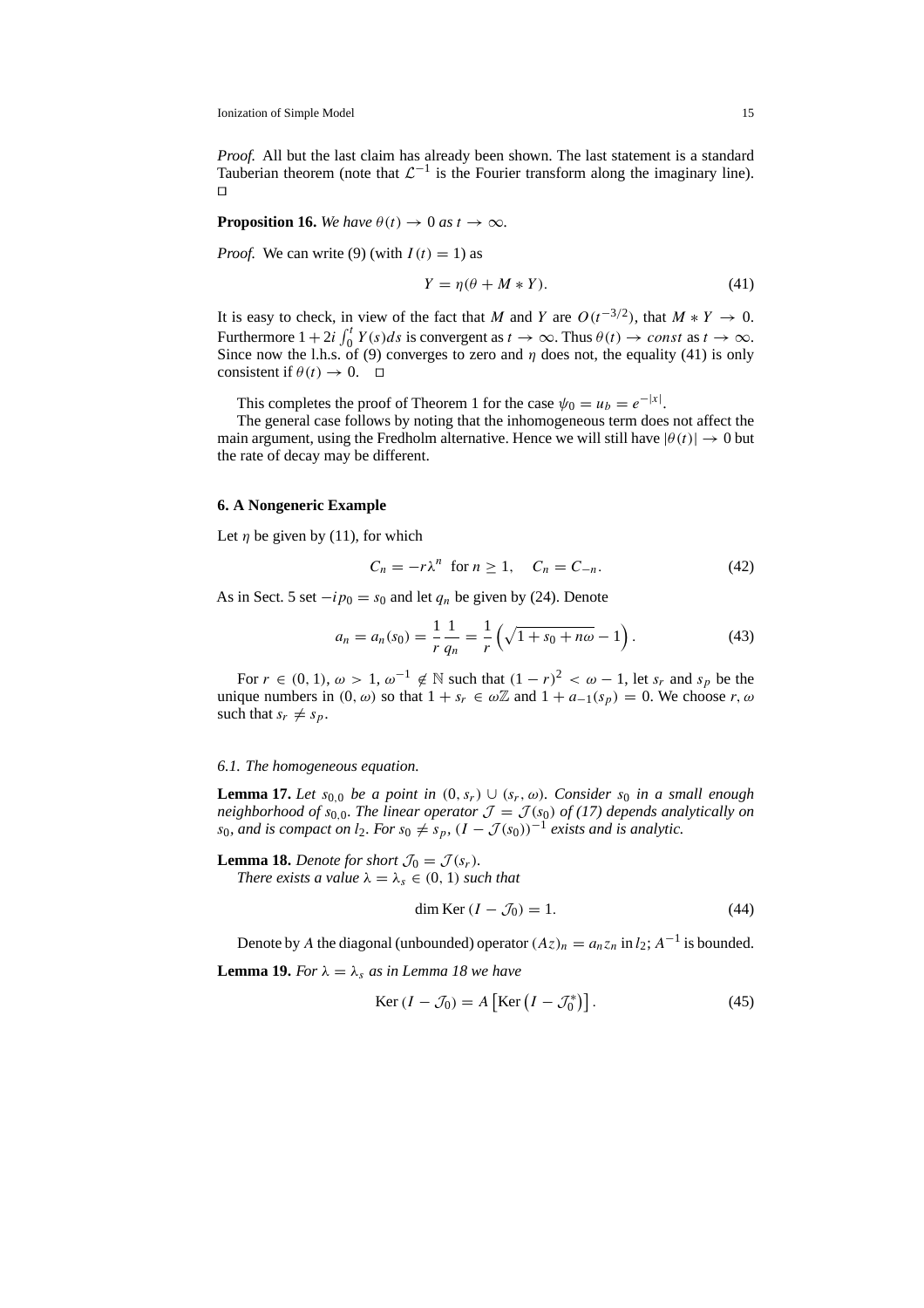6.2. Proof of Lemma 17. The operator  $\mathcal J$  is compact by Lemma 6. To show that  $I - \mathcal J$  is invertible we prove this for any points  $s_0 \in (0, \omega)$ ,  $s_0 \neq s_n$ ,  $s_r$ ; by the analytic Fredholm theorem it will follow that  $I - \mathcal{J}$  is invertible in a small enough neighborhood of any such point, thus proving the lemma.

Let  $s_0 \in (0, \omega)$ ,  $s_0 \neq s_p$ ,  $s_r$ . As in Remark 7 in Sect. 5, the substitution  $y_n = a_n z_n$  $(n \in \mathbb{Z})$  transforms the homogeneous equation (19) to

$$
a_n z_n = \sum_{j=1}^{\infty} \lambda^j \left( z_{n+j} + z_{n-j} \right), \quad n \in \mathbb{Z}.
$$
 (46)

Note that  $\Im a_n < 0$  for  $n < -1$  for  $s_0 \in [\omega - 1, \omega)$  and  $\Im a_n < 0$  for  $n < 0$  for  $s_0 \in (0, \omega - 1)$ . We will discuss only the first case,  $s_0 \ge \omega - 1$ , since the second one is completely analogous.

As in the proof of Lemma 8, it follows that

$$
z_n = 0 \quad \text{for } n < -1. \tag{47}
$$

Then Eqs. (46) for  $n < -1$  become

$$
\sum_{k=1}^{\infty} \lambda^k z_{k-2} = 0.
$$
\n(48)

For  $n = -1$  (46) gives

$$
(a_{-1} + 1)z_{-1} = 0,\t\t(49)
$$

and for  $n \geq 0$ , using (48), we get

$$
(1 + a_n)z_n = \sum_{j=1}^{n+1} (\lambda^j - \lambda^{-j})z_{n-j}, \ n \ge -1. \tag{50}
$$

Since  $s_0 \neq s_p$ , (49) gives  $z_{-1} = 0$ , and it follows by induction, from (50), that  $z_n = 0$ for all *n*. By the Fredholm alternative theorem then  $I - \mathcal{J}(s_0)$  is invertible.

6.3. Proof of Lemma 18. In what follows  $s_0 = s_r$ .

6.3.1. An auxiliary lemma. We show that if  $z \in l_2$  then Eq. (48) is redundant.

**Lemma 20.** *If* z *is an*  $l_2$  *solution of (50) with*  $z_n = 0$  *for*  $n < -1$  *then* z *satisfies (48).* 

*Proof.* Let  $z \in l_2$  be a solution of (50). Then

$$
Z^{[n+1]} \equiv \sum_{k=1}^{n} \lambda^k z_{k-2}
$$
 (51)

is the truncation of a convergent series, since there is a constant M with  $|z_n| < M$  for all  $n$ . Note that

$$
1 + a_n z_n = \sum_{j=1}^{n+1} \lambda^j z_{n-j} - \lambda^{-n-2} Z^{[n+1]},
$$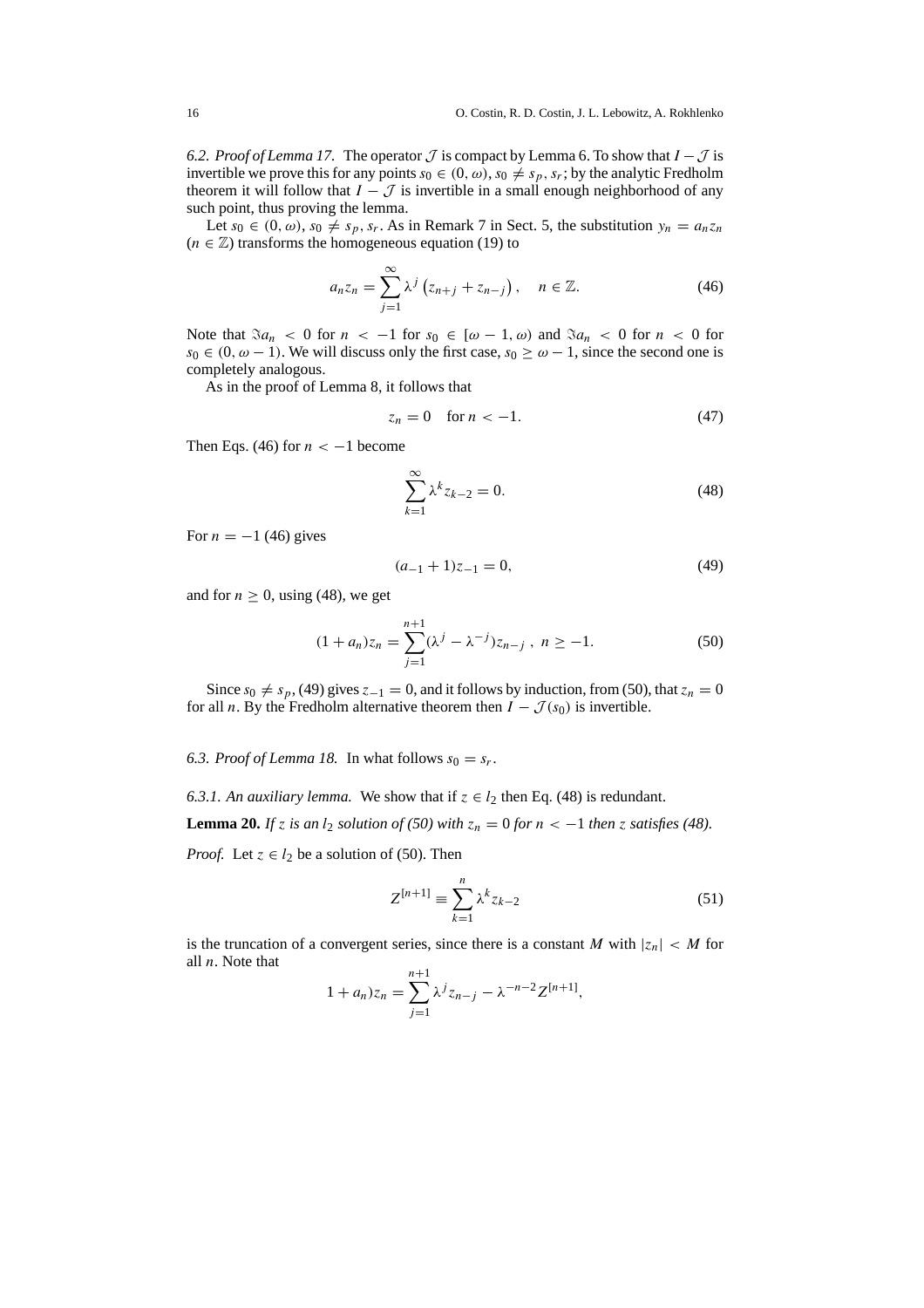hence

$$
Z^{[n+1]} = \lambda^{n+2} \sum_{j=1}^{n+1} \lambda^j z_{n-j} - \lambda^{n+2} (1 + a_n) z_n,
$$

so that

$$
\left| Z^{[n+1]} \right| \leq \lambda^{n+2} \frac{M\lambda}{1-\lambda} + \lambda^{n+2} M \left( 1 + \text{const} \sqrt{n} \right) \longrightarrow 0 \quad \text{as } n \to \infty. \tag{52}
$$

Since (51) are truncations of the series in the LHS of (48), then (52) implies (48).  $\Box$ 

*6.3.2. Behavior of the general solution of (50).* A direct calculation shows that the sequence  $z_n$  satisfying the infinite order recurrence (50) and the initial condition  $z_{-1} = 1$ satisfies, in fact, the three step recurrence

$$
(1 + a_{n+1})z_{n+1} + (1 + a_{n-1})z_{n-1} = [\lambda(1 + a_n) + \lambda + a_n\lambda^{-1}]z_n \ (n \ge 0)
$$
 (53)

with the initial condition

$$
z_{-1} = 1, \quad z_0 = \frac{\lambda - \lambda^{-1}}{1 + a_0}.
$$
 (54)

Denote

$$
z_n = \frac{\lambda - \lambda^{-1}}{1 + a_n} V_{n-1},\tag{55}
$$

then (53) becomes

$$
V_n + V_{n-2} = \left[\lambda + \frac{\lambda^2 + a_n}{\lambda(1 + a_n)}\right] V_{n-1} \quad n \ge 1.
$$
 (56)

We are looking for  $l_2$  solutions. Recent rigorous WKB estimates (see e.g. [35]) would imply there are solutions of the discrete equation (56) behaving like  $\lambda^{-n}e^{-\sqrt{n/\omega}}$  and like  $\lambda^n e^{\sqrt{n/\omega}}$ . We will prove this in our context and find special values of  $\lambda$  for which the solution decaying for large  $n$  satisfies the initial condition. We will show that this solution is obtained by taking

$$
V_{n-2} = g_{n-1} V_{n-1} \tag{57}
$$

in (56) and iterating:

$$
g_{n-1} = G_n - \frac{1}{g_n} \quad \text{with } G_n = \lambda + \frac{\lambda^2 + a_n}{\lambda(1 + a_n)},
$$
\n
$$
\tag{58}
$$

i.e.,  $g_0$  is given by the continued fraction:

$$
g_0=G_1-\frac{1}{G_2-\frac{1}{G_3}\ldots},
$$

which needs to match the initial condition (see  $(54)$ :

$$
g_0 = g_0(\lambda) = \frac{1}{\lambda + \lambda^{-1} + (1 + a_0)^{-1}(\lambda - \lambda^{-1})}.
$$
 (59)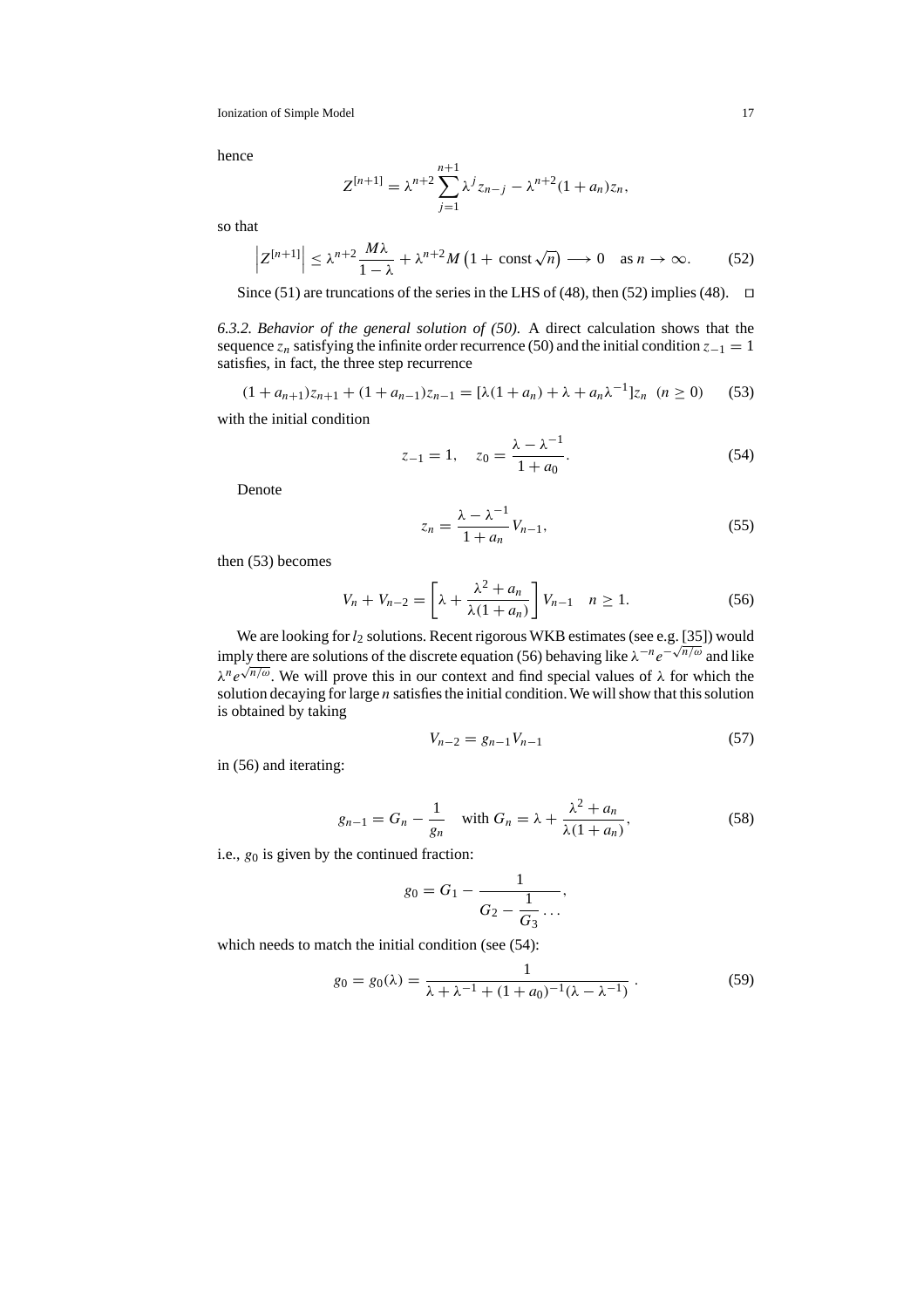**Lemma 21.** (i) Let  $\lambda \in (0, 1)$ *. The recurrence* (58) has a solution such that  $g_n \to \lambda^{-1}$  $as n \rightarrow \infty$ .

- (ii)  $g_0$  *is meromorphic in*  $\lambda$  *on* [0, 1) *and has poles.*
- (iii) *There exists*  $\lambda_s \in (0, 1)$  *such that*  $g_0(\lambda_s)$  *satisfies* (59).
- (iv) Let  $\lambda = \lambda_s$ . To the solution of (i) there corresponds a solution  $V^{[s]}$  of the recurrence *(56) such that*  $V_n^{[s]} \sim \lambda_s^{n+o(n)}$  *as*  $n \to \infty$ *. The corresponding solution*  $z^{[s]}$  *of (50) satisfies*  $z_n \to 0$  *as*  $n \to \infty$ *.*
- (v) *Let*  $\lambda = \lambda_s$ *. There exists a solution of (56) with the asymptotic behavior*  $V_n^{[l]}$  ~  $\lambda_{\rm s}^{-n+o(n)}$ .

*Thus, for*  $\lambda = \lambda_s$ *, there exists a unique (up to a multiplicative constant) "small" solution of (56), with the behavior*  $V_n^{[s]} \sim \lambda_s^{n+o(n)}$  *for large n, while the general solution behaves like*  $V_n \sim \lambda_s^{-n+o(n)}$ . As a consequence, a similar statement holds for the *recurrence (53).*

*Remark.* The proof of (iii) can be refined to show that, in fact, there is a countable set of points  $\lambda_s$  for which  $g_0$  satisfies the initial condition, and that these values accumulate to 1.

*Proof.* (i) With the substitution

$$
g_n = G_{n+1} - \lambda + \delta_n, \tag{60}
$$

the recurrence (58) becomes

$$
\delta_n = \lambda - \frac{1}{G_{n+2} - \lambda + \delta_{n+1}} \equiv (\mathcal{S}\delta)_n, \quad n \ge 0.
$$
 (61)

For  $n_0 \ge 0$  and  $\epsilon$  small, positive, define  $\lambda_{n_0} = a_{n_0+2} (2 + a_{n_0+2})^{-1} - \epsilon$ . Let  $\mathcal{N}_{n_0}$ be a small neighborhood of the interval  $I_{n_0} = [0, \lambda_{n_0}]$ . Consider the Banach space  $\mathcal{B}_{n_0}$  of sequences  $\{\delta_n\}_{n> n_0}$  with  $\delta_n = \delta_n(\lambda)$  analytic on  $\mathcal{N}_{n_0}$  and continuous up to the boundary, with the norm  $\|\delta\| = \sup_{n \ge n_0} \sup_{\lambda \in \mathcal{N}_{n_0}} |\delta_n(\lambda)|$ . Direct estimates show that the operator S defined by (61) takes the ball of radius  $\rho_{n_0} = 2/(2 + a_{n_0+2}) + \epsilon'$  in  $\mathcal{B}_{n_0}$  into itself (if  $\epsilon, \epsilon'$  and  $\mathcal{N}_{n_0}$  are small enough), and is a contraction in this ball. Therefore the equation  $\delta = \mathcal{S}(\check{\delta})$  has a unique solution in  $\mathcal{B}_{n_0}$ , of norm less than  $\rho_{n_0}$ . Then  $|\delta_n(\lambda)| < \text{const}(n+2)^{-1/2}$  for all  $\lambda \in I_n$  and all  $n \geq 0$ . Since the sequence  $\lambda_n$ increases to 1, (i) follows.

(ii) *Step I: All*  $g_n$  *are meromorphic on* [0, 1). Since  $\delta_n$  is analytic on  $I_n$ , then from (60),  $g_n$  is analytic on  $I_n \setminus \{0\}$ , having a pole at  $\lambda = 0$ :  $g_n \sim \lambda^{-1} a_{n+1} (1 + a_{n+1})^{-1}$  $(\lambda \to 0)$ . Iterating (58) it follows that  $g_{n-1}, g_{n-2}, \ldots, g_0$  are meromorphic on  $I_n$ . Since the intervals  $I_n$  increase toward [0, 1) it follows that  $g_0, g_1, \ldots, g_n, \ldots$  are meromorphic on  $[0, 1)$ .

*Step II: There exists*  $n_1$  *and*  $\lambda_0 \in (0, 1)$  *such that*  $g_{n_1}(\lambda_0) \leq 0$ . Define  $\epsilon_n = (1 + a_n)^{-1}$ ; we have (see (43))

$$
\epsilon_{n_0} \sim r(n_0 \omega)^{-1/2}, \quad n_0 \to \infty. \tag{62}
$$

Let  $n_0$  be large and denote  $\lambda_0 = 1 - \epsilon_{n_0}$ . Let  $N_0$  be large enough so that  $\lambda_0$  is in the domain of analyticity of  $g_{N_0}$ . Iterating (58) starting from  $N_0$  (and decreasing indices) we get the value  $g_{n_0}(\lambda_0)$ . If for some  $n \in \{n_0, n_0 + 1, \ldots, N_0\}$  we get  $g_n(\lambda_0) \leq 0$ , *Step II* is proved. Then assume that  $g_{n_0}(\lambda_0) > 0$ .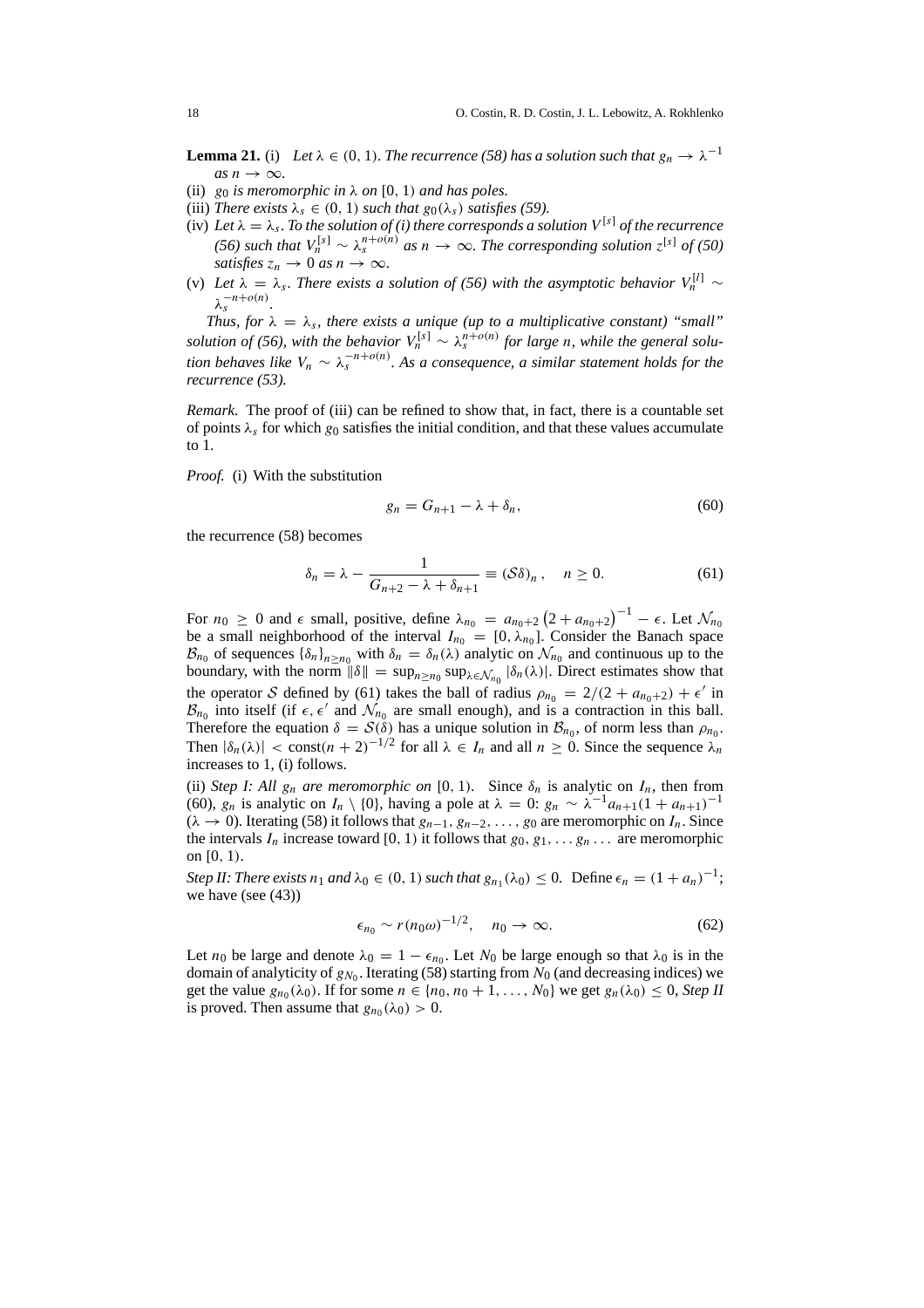Consider the recurrence

$$
\tilde{r}_{n-1} = G_{n_0}(\lambda_0) - \frac{1}{\tilde{r}_n} \quad \text{for } n \le n_0, \quad \tilde{r}_{n_0} = g_{n_0}(\lambda_0), \tag{63}
$$

where, in fact,  $G_{n_0}(\lambda_0) = 2 - \epsilon_{n_0}^2$ .

The recurrence (63) can be solved explicitly (it is a discrete Riccati equation and a substitution  $\tilde{r}_{n-1} = x_{n-1}/x_n$  transforms it into a linear recurrence with constant coefficients). It has the solution

$$
\tilde{r}_n = \frac{\cos ((n - n_0)\phi + \theta)}{\cos ((n + 1 - n_0)\phi + \theta)},\tag{64}
$$

where  $\cos \phi = 1 - \epsilon_{n_0}^2/2$ ,  $\sin \phi > 0$ , and  $\tan \theta = (\cos \phi - \lambda)/\sin \phi$  so that  $\theta \sim \frac{\pi}{4} - \frac{1}{4} \epsilon_{n_0}$  $(\epsilon_{n_0} \rightarrow 0).$ 

We assume, to get a contradiction, that  $g_n(\lambda_0) > 0$  for all  $n = 0, 1, \ldots, n_1$ . Then

$$
g_n(\lambda_0) \le \tilde{r}_n \quad \text{for } n \le n_0,\tag{65}
$$

which follows immediately by induction using (58), (63), noting that  $G_n$  is increasing in  $n$ .

Note that there is an  $n_1 \in \{1, 2, \ldots, n_0 - 1\}$  so that

$$
\tilde{r}_n > 0 \text{ for } n \in \{n_1 + 1, ..., n_0\} \text{ and } \tilde{r}_{n_1} < 0.
$$
 (66)

Indeed (from (62)) when *n* decreases from  $n_0$  the numerator and denominator in (64) increase up to 1, then decrease, until the numerator becomes negative, when  $n$  equals  $n_1 = n_0 - k_1$ , where  $k_1$  is the integer with  $k_1 - 1 < (\pi/2 + \theta)/\phi \le k_1$ . Since  $\phi \sim \epsilon_{n_0}$  $(\epsilon_{n_0} \to 0)$  then  $k_1 \sim (3\pi)/(4\epsilon_{n_0})$ , and, using (62), clearly  $k_1 \in \{1, ..., n_0 - 1\}$  (if  $n_0$ ) is sufficiently large).

Then (65) and (66) contradict the assumption that  $g_{n_1}(\lambda_0) > 0$ , and *Step II* is proved. *Step III.* The function  $g_{n_1}$  is meromorphic on [0, 1), with  $g_{n_1}(0+) = +\infty$ . There is a smallest value of  $\lambda$  in  $(0, \lambda_0)$ , where  $g_{n_1}$  changes sign: this is either a zero, or a pole.

Assume it was a pole. Let  $p \in (0, \lambda_0)$  be the first pole of  $g_{n_1}$ . Then  $g_{n_1}$  is positive and analytic on  $(0, p)$ , and  $g_{n_1}(p-) = +\infty$ ,  $g_{n_1}(p+) = -\infty$ . Since  $g_{n+1} = 1/(G_{n+1}-g_n)$ (see (58)) then  $g_{n_1+1}(p-) = 0$ , hence  $g_{n_1+1}$  changes sign in  $(0, p)$ . But  $g_{n_1+1}$  has no zero in  $(0, p)$  (otherwise at that zero  $g_{n_1}$  would have had a pole, from (58)). Then  $g_{n_1+1}$  has a pole, with a change of sign, from + to –, in (0, p). Now the argument can be repeated. It follows that for any  $k > 0$ ,  $g_{n_1+k}$  has a pole in  $(0, p)$ , which contradicts the fact that the domain of analyticity of  $g_n$  increases to (0, 1) as  $n \to \infty$ .

Therefore, the first change of sign of  $g_{n_1}$  is at a zero. Let  $\zeta_1$  be the smallest value in (0, 1) such that  $g_{n_1}(\zeta_1-) = 0$ +,  $g_{n_1}(\zeta_1+) = 0$ −. Then from (58) we have  $g_{n_1-1}(\zeta_1-)$  $-\infty$  and  $g_{n_1-1}$  changes sign in  $(0, \zeta_1)$ . Now the argument can be repeated. It follows that  $g_0$  has a pole at a point  $\zeta_{n_1}$  with  $g_0(\zeta_{n_1}-) = -\infty$ .

(iii) Since  $g_0(\lambda)$  takes all the values when  $\lambda \in (0, \zeta_{n_1})$  there exists  $\lambda = \lambda_s \in (0, 1)$ such that (59) holds.

(iv) For  $\lambda = \lambda_s$ , since the solution of (i) satisfies  $g_n(\lambda) = \lambda^{-1} + O(n^{-1/2})$  we have from (57), with the notation  $V^{[s]} = V(\lambda_s)$ , that  $V_n^{[s]} = \prod_{k=0}^n g_k(\lambda_s)^{-1} V_0^{[s]} = O(\lambda_s^{n+o(n)})$ and thus  $V_n^{[s]} - V_{n-1}^{[s]} = O(\lambda_s^{n+o(n)})$ ; then from (55)  $z_n^{[s]} = O(\lambda_s^{n+o(n)})$ .

(v) The substitution (variation of constants)  $V_n = V_n^{[s]} v_n$  brings the recurrence (56) to a first order one: with the notation  $\Delta_n = v_n - v_{n-1}$  we have  $\Delta_n = V_{n-2}^{[s]}/V_n^{[s]} \Delta_{n-1}$  and the rest of the argument consists of straightforward estimates.  $\Box$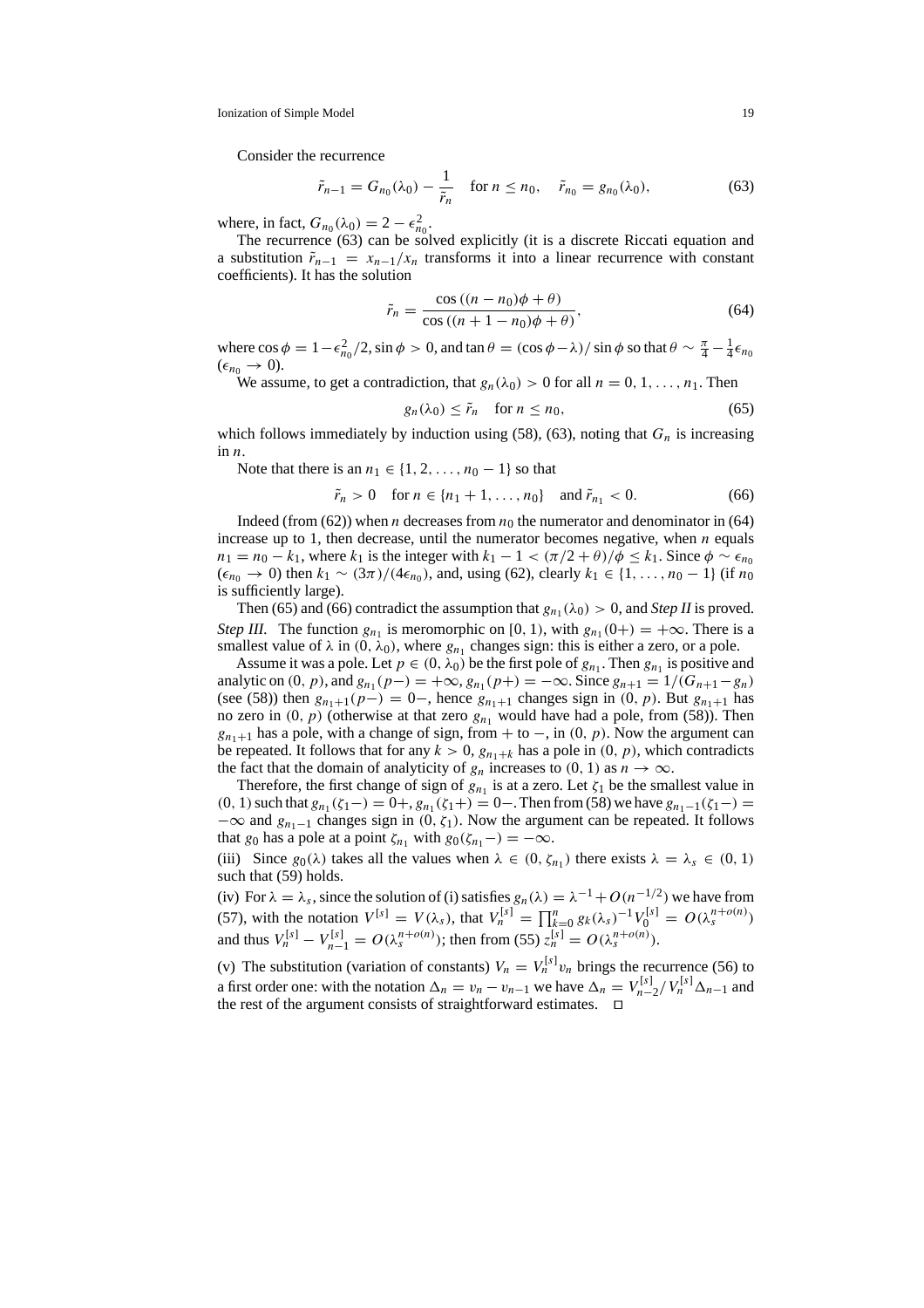

**Fig. 1.** Graph of  $g_0$  given by (58) (discontinuous graph) and by (59) in a region near  $\lambda = 1$ , as functions of  $\lambda$ 

### *6.3.3. Proof of Lemma 18.*

*Proof.* Lemma 21(v) shows that Eq. (53) has a unique (up to a multiplicative constant) small solution,  $z_n^{[s]} \sim \lambda_s^{n+o(n)}$  ( $n \to \infty$ ), while the general solution behaves like  $z_n \sim$  $\lambda_s^{-n+o(n)}$ . Since  $y_n \sim \sqrt{n} z_n$  the uniqueness of the l<sub>2</sub> solution is proven.

6.3.4. Examples of solutions. We will show next how concrete values  $\lambda_s$  satisfying Lemma 21 (iii) are relatively straightforwardly, and rigorously, found. One method is as follows. Note that the minimum/maximum of the function  $a - b/x$ , where x varies in an interval not containing zero is achieved at the endpoints. We thus take the recurrence (58) with initial conditions  $g_{n_0} = \lambda^{-1} \pm \frac{1-\lambda^2}{\sqrt{n\omega}}$  and compute  $g_0$  from these. The actual graph will be between these two, unless the condition mentioned is violated in between  $n_0$  and 0. This graph is to be intersected with the graph of the initial condition (59).

We take for instance  $\omega = 1.1$ ,  $r = 0.45$ ,  $s_p = 0.11$ ,  $n_0 = 10$ , for which the rigorous control is not too involved. The two graphs are very close to each other (within about 3.10<sup>-6</sup> for  $\lambda \in (0.3, 0.4)$  and cannot be distinguished from each-other in Fig. 1. A first intersection is seen at  $\lambda \approx 0.327$ ; see Fig. 2.

6.4. Proof of Lemma 19. Denote  $B = (I - \mathcal{J}_0)A$ ; we have  $B = A - S$ . Hence  $B^* =$  $\overline{A}$  – S. Then Ker(B) = Ker(B<sup>\*</sup>) (since  $Az = Sz$  implies (47), so  $Az = \overline{A}z$ , and similarly,  $\overline{Az} = z$  implies  $Az = \overline{Az}$ . So Ker[ $(1 - \mathcal{J}_0)A$ ] = Ker[ $A(1 - \mathcal{J}_0^*)$ ] so that (since A is one-to-one)  $A^{-1}$  Ker(1 –  $\mathcal{J}_0$ ) = Ker(1 –  $\mathcal{J}_0^*$ ), which proves the lemma.

*6.5. Discussion of the singularities of solutions of (17).* Let  $\lambda = \lambda_s$ . We have that  $I - \mathcal{J}$ is invertible for  $\Re p_0 > 0$ , and is not invertible at  $p_0 = i s_p$  (Lemma 18). By the analytic Fredholm theorem (see e.g. [30])  $(I - \mathcal{J})^{-1}$  is meromorphic on a small neighborhood of is<sub>p</sub>, therefore there exist  $m \ge 1$  and operators  $S_m$ , ...,  $S_1$ ,  $R(p_0)$  so that:

$$
(I - \mathcal{J})^{-1} = \frac{1}{(p_0 - is_p)^m} S_m + \dots + \frac{1}{p_0 - is_p} S_1 + R(p_0),\tag{67}
$$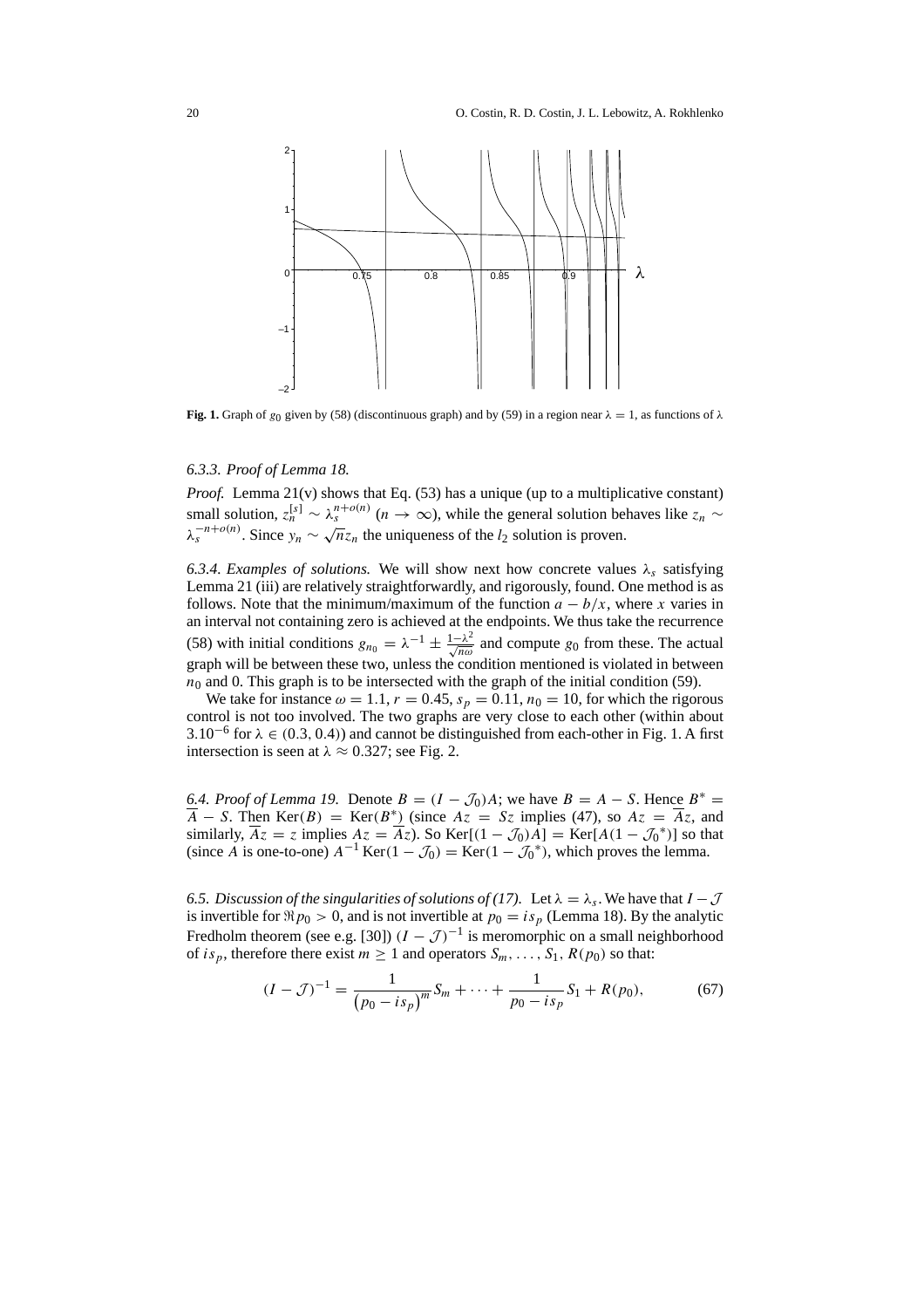

**Fig. 2.** Graphs of  $g_0$  (steeper graph) and of the initial condition for  $g_0$  (59)

where  $R(p_0)$  is analytic at is<sub>p</sub>, and  $S_m \neq 0$  (since  $I - \mathcal{J}_0$  is not invertible). Multiplying (67) by  $I - \mathcal{J}$  to the left, respectively to the right, and writing  $\mathcal{J} = \mathcal{J}_0 + (p_0 - is_p)\mathcal{J}_1(p_0)$ (where  $\mathcal{J}_1(p_0)$  is analytic at  $is_p$ ) we get that

$$
R_1(p_0) = \frac{1}{(p_0 - is_p)^m} (I - \mathcal{J}_0) S_m + O\left((p_0 - is_p)^{-m+1}\right),
$$
  

$$
R_2(p_0) = \frac{1}{(p_0 - is_p)^m} S_m (I - \mathcal{J}_0) + O\left((p_0 - is_p)^{-m+1}\right),
$$

where  $R_{1,2}$  are analytic at  $p_0 = is_p$ . By the uniqueness of the series of the analytic functions (Banach space valued)  $R_{1,2}$  we must then have

$$
(I - \mathcal{J}_0) S_m = 0 = S_m (I - \mathcal{J}_0).
$$
 (68)

The first equality in (68) implies  $\text{Ran}(S_m) \subset \text{Ker}(I - \mathcal{J}_0) = \bigvee \{y_{\text{Ker}}\}$  and since  $S_m \neq 0$  then Ran $(S_m) = \bigvee \{y_{\text{Ker}}\}$ , therefore  $S_m y = \langle y, u \rangle y_{\text{Ker}}$  for some  $u \in l_2 \setminus \{0\}$ . The second equality in (68) means  $u \in \text{Ran} (I - \mathcal{J}_0)^{\perp} = \text{Ker} (I - \mathcal{J}_0^*)$ .

By Lemma 19 then (up to a multiplicative constant)  $u = A^{-1}y_{\text{Ker}} = z_{\text{Ker}}$ , where  $z_{\text{Ker}}$ satisfies (46), hence (53),(54). The solution  $y = (I - J)^{-1} f$  of (17) is then singular at  $p_0 = i s_p$  if  $c = < f$ ,  $z_{\text{Ker}} > \neq 0$ . For the example of Sect. 6.3.4 this latter condition can be checked by explicit calculation of the truncations to 10 terms and estimation of the remainder based on the contractivity bounds in the previous section. The result is  $c = -1.953 \pm 0.001$ . Thus the inhomogeneous equation has poles.

**Lemma 22.** *Let*  $Y(t)$  *be analytic on* [0, ∞)*, with*  $\lim_{t\to\infty} Y(t) = 0$ *. Let*  $s \in \mathbb{R}$ *. Then* 

$$
\lim_{a \downarrow 0} a \int_0^\infty e^{-(a+is)t} Y(t) dt = 0.
$$
 (69)

**Corollary 23.** *Let*  $Y(t)$  *be as in Lemma 22. Let*  $y(p) = \int_0^\infty e^{-pt} Y(t) dt$ *. Assume that*  $y(p)$  *is analytic on i* $\mathbb{R}_+$ *, except for a set of isolated points. Then*  $y(p)$  *does not have poles on*  $i\mathbb{R}_+$ .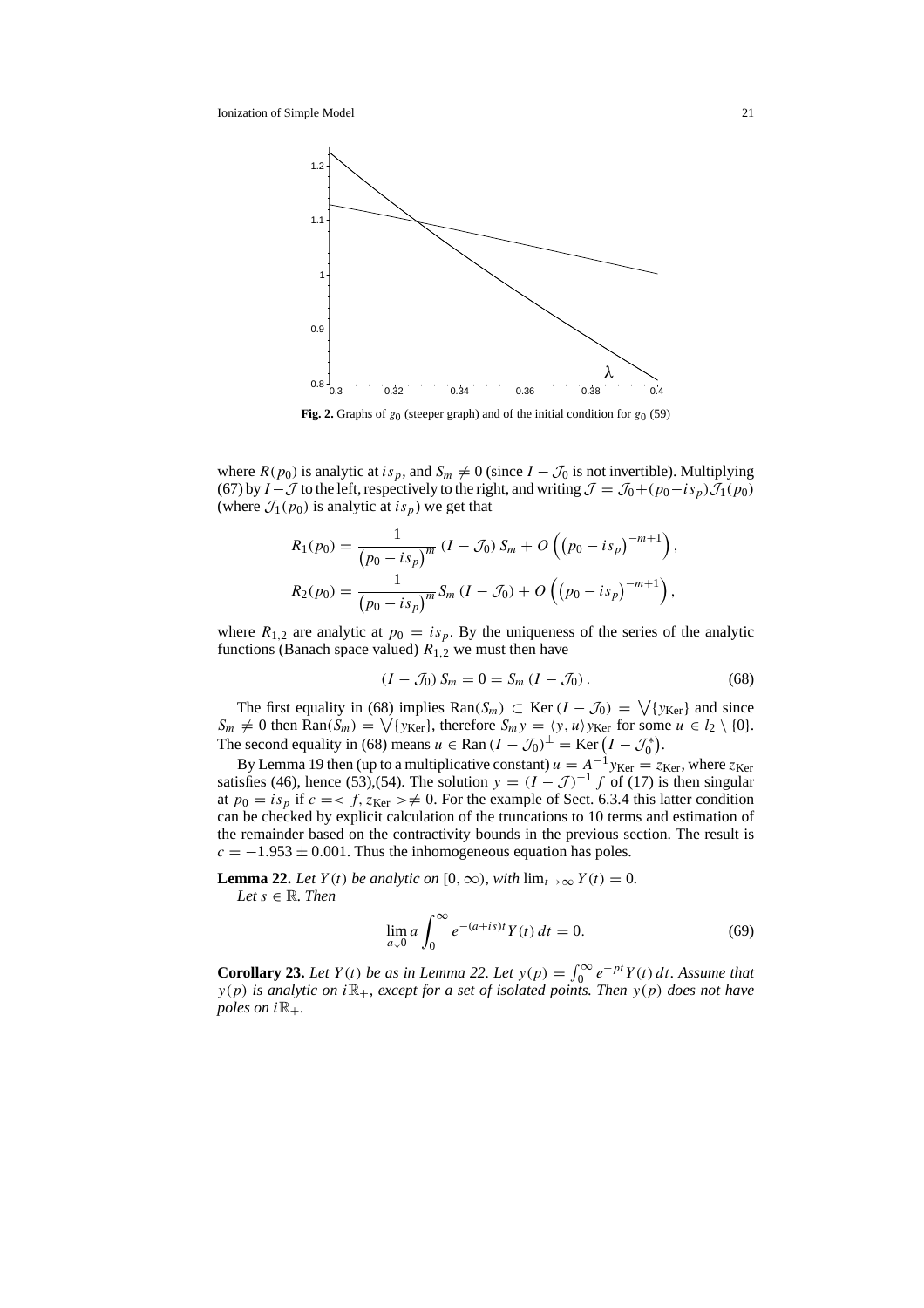*Proof. I.* We first show (69) for  $s = 0$ .

Separating the positive and negative parts of  $\Re Y(t)$ ,  $\Im Y(t)$  write  $Y(t) = Y^{[1]}(t)$  –  $Y^{[2]}(t) + iY^{[3]}(t) - iY^{[4]}(t)$  with  $Y^{[k]}(t)$  nonnegative, continuous, nonanalytic only on a discrete set, where the left and right derivatives exist, with  $\lim_{t\to\infty} Y^{[k]}(t) =$ 0. It is enough to show (69) for each  $Y^{[k]}$ . Let then Y be one of the  $Y^{[k]}$ 's. Denote  $H(t) = \sup_{\tau \geq t} Y(\tau)$ . The function H on [0,  $\infty$ ) has the same properties as Y and in addition is decreasing. Then H' exists a.e. and  $H' \in L^1[0, \infty)$ , since  $\int_0^\infty |H'(\tau)| d\tau =$  $-\lim_{t\to\infty} \int_0^t H'(\tau) d\tau = \lim_{t\to\infty} -H(t) + H(0) = H(0).$ 

Then

$$
a \int_0^\infty e^{-at} Y(t) dt \le a \int_0^\infty e^{-at} H(t) dt = -\int_0^\infty \frac{d}{dt} (e^{-at}) H(t) dt
$$

$$
= H(0) + \int_0^\infty e^{-at} H'(t) dt,
$$

therefore

$$
\lim_{a \downarrow 0} a \int_0^{\infty} e^{-at} Y(t) dt \le H(0) + \lim_{a \downarrow 0} \int_0^{\infty} e^{-at} H'(t) dt = 0,
$$

which proves the lemma in this case.

II. Let now  $s \in \mathbb{R}$  arbitrary. Then (69) follows from the result for  $s = 0$  applied to the function  $\tilde{Y}(t) = e^{-ist} Y(t)$ .  $\Box$ 

*Proof of Theorem 2.* In conclusion  $Y(t)$  cannot tend to zero as  $t \to \infty$  and complete ionization fails.  $\Box$ 

*Acknowledgements.* The authors would like to thank A. Soffer and M. Weinstein for interesting discussions and suggestions. Work of O. C. was supported by NSF Grant 9704968, of R.D.C. by NSF Grant 0074924, and that of O. C., J. L. L. and A. R. by AFOSR Grant F49620-98-1-0207 and NSF Grant DMR-9813268.

## **Appendix A. Proof of Lemma 3**

(i) Consider  $L_{loc}^1[0, A]$  endowed with the norm  $||F||_{\nu} := \int_0^A |F(s)|e^{-\nu s} ds$ , where  $v > 0$ . If f is continuous and  $F, G \in L^1_{loc}[0, A]$ , a straightforward calculation shows that

$$
||fF||_{\nu} < ||F||_{\nu} \sup_{[0,A]} |f|,
$$
 (A1)

$$
||F * G||_{\nu} < ||F||_{\nu} ||G||_{\nu}, \tag{A2}
$$

$$
||F||_{\nu} \to 0 \quad \text{as } \nu \to \infty,
$$
 (A3)

where the last relation follows from the Riemann–Lebesgue lemma.

The integral equation (9) can be written as

$$
Y = \eta + \mathcal{J}Y \quad \text{where } \mathcal{J}F := \eta(2i + M) * F. \tag{A4}
$$

Since M is locally in  $L^1$  and bounded for large x it is clear that for large enough  $B_2$ , (9) is contractive if  $v > B_2$ , for any A.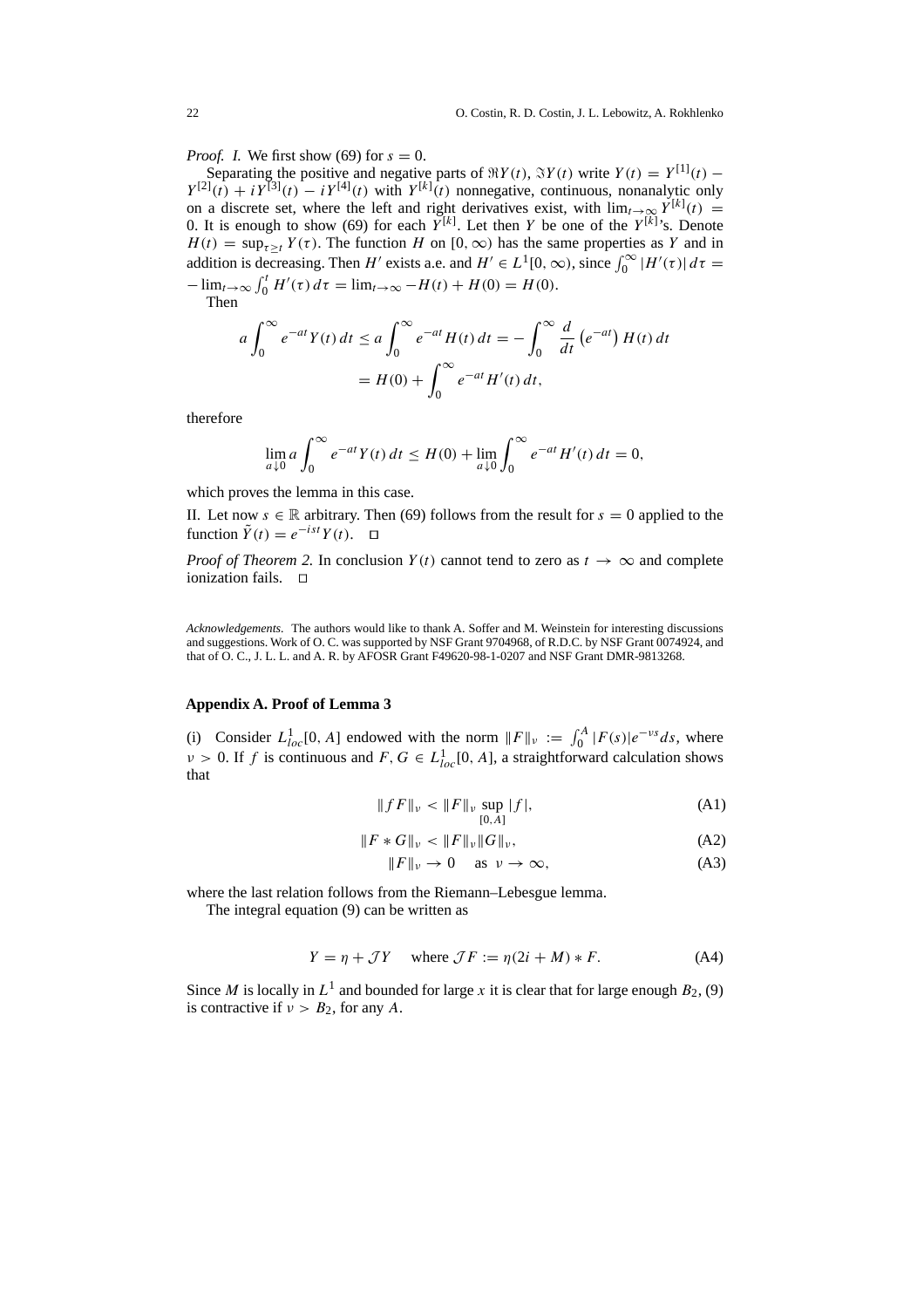(ii) This is an immediate consequence of Lemma 3 and of elementary properties of the Laplace transform.

 $(iii)$  We have in  $H$ .

$$
\mathcal{L}M = \lim_{a \downarrow 0} \frac{2i}{\pi} \int_0^\infty dx e^{-px} \int_0^\infty \frac{u^2 e^{-i(x - ia)(1 + u^2)}}{1 + u^2} du
$$
 (A5)

$$
= \frac{i}{\pi} \int_{-\infty}^{\infty} \frac{u^2}{(1+u^2)(p+i(1+u^2))} \mathrm{d}u.
$$
 (A6)

For  $\Re(p) > 0$  we push the integration contour through the upper half plane. At the two poles in the upper half plane  $u^2 + 1$  equals 0 and ip respectively, so that

$$
\frac{i}{\pi} \int_{-\infty}^{\infty} \frac{u^2}{(1+u^2)(p+i(1+u^2))} du
$$
\n
$$
= \frac{i}{\pi} \left( \frac{(-1)}{(2i)(p)} \oint \frac{ds}{s} + \frac{u_0^2}{(ip)(2iu_0)} \oint \frac{ds}{s} \right) = -\frac{i}{p} + \frac{u_0}{p}, \quad (A7)
$$

where  $u_0$  is the root of  $p + i(1 + u^2) = 0$  in the *upper* half plane. Thus

$$
\mathcal{L}M = -\frac{i}{p} + \frac{i\sqrt{1 - ip}}{p}
$$
 (A8)

with the branch satisfying  $\sqrt{1 - ip} \rightarrow 1$  as  $p \rightarrow 0$  in H.

Thus, the analytic continuation of  $\sqrt{1 - ip}$  in  $\mathbb{H} \cup \partial \mathbb{H}$  in our calculations is as follows:

*Remark 24.* As p varies in  $\mathbb{H}$ ,  $1 - ip$  belongs to the lower half plane  $-i\mathbb{H}$  so that  $\sqrt{1 - ip}$ *Nemark 24.* As p varies in  $\mathbb{H}$ ,  $1 - ip$  belongs to the lower half plane  $-i \mathbb{H}$  so that  $\sqrt{1 - ip}$   $\leq$   $0$ . If  $p \in i \mathbb{R}$  and  $-ip \geq -1$ then  $\sqrt{1 - ip}$  is real and nonnegative, while if  $-ip < -1$  and  $\sqrt{1 - ip}$  has zero real part and negative imaginary part.

To show (15) note that for  $\Re(p) > 0$ ,  $\omega > 0$  we have

$$
\mathcal{L}\left(e^{\pm i\omega}M\right) = -\frac{i}{p \mp i\omega} + \frac{i\sqrt{1 - ip \mp \omega}}{p \mp i\omega},
$$
\n(with  $\sqrt{1 - ip - \omega} = -i\sqrt{\omega - 1 + ip}$  if  $\omega > 1$ )

\n(A9)

The branch of the square root was discussed in Remark 24. This concludes the proof of Lemma 3 (iii).

# **Appendix B. Discussion of the Genericity Condition (g)**

A thorough analysis of the properties of the shift operator is provided by the treatise [29]. We provide here an independent discussion, meant to give an insight on the interesting analytic properties involved in this condition.

Let  $C = (C_0, C_1, \ldots, C_n, \ldots) \in l_2(\mathbb{N})$  and the operator T defined as before by  $TC = (C_1, C_2, \dots)$ . We want to see for which such vectors, the system of equations

$$
(\mathbf{z}, T^j \mathbf{C}) = 0, \ j = 0, 1, \dots
$$
 (B1)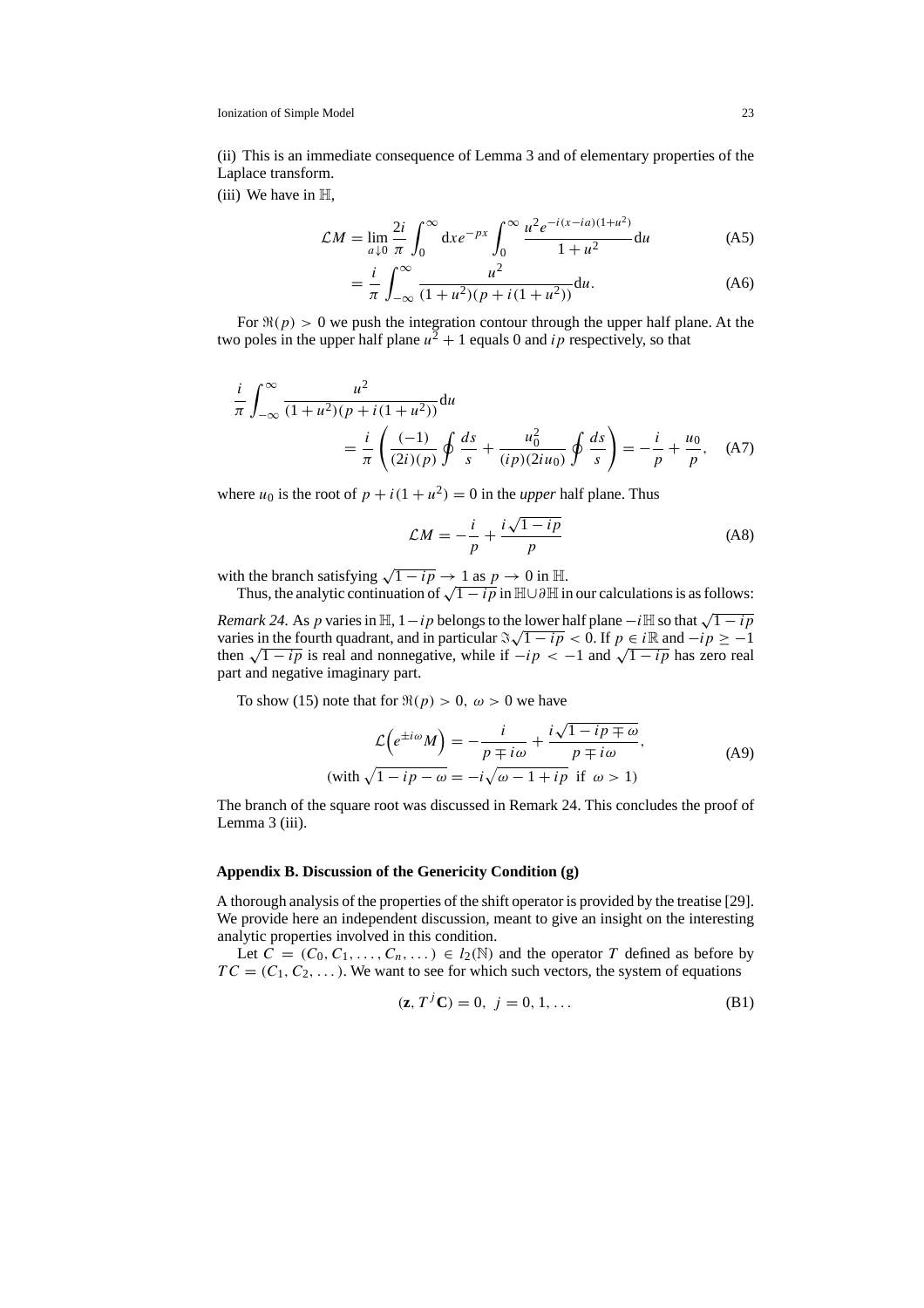has nontrivial solutions  $\mathbf{z}$  in  $l_2$ . We can associate to  $\mathbf{z}$  and  $\mathbf{C}$  analytic functions in the unit disk,  $Z(x)$  and  $C(x)$  by

$$
C(x) = \sum_{k=0}^{\infty} C_k x^k \quad Z(x) = \sum_{k=0}^{\infty} z_k x^k.
$$
 (B2)

These functions, extend to  $L^2$  functions on the unit circle. The system of equations (B1) can be written as

$$
z_0 C(x) + z_1 x^{-1} (C(x) C(0)) + \dots
$$
  
+ 
$$
z_n \left[ x^{-n} C(x) - x^{-n} \sum_{k=0}^{n-1} \frac{x^k}{k!} C^{(k)}(0) \right] + \dots = 0.
$$
 (B3)

Using Cauchy's formula, we can the difference in square brackets in (B3) as

$$
\frac{1}{2\pi i} \oint_{|s|=1} \frac{C(s)}{s^n(s-x)} ds,
$$
 (B4)

and thus (B1) becomes

$$
\oint_{|s|=1} \frac{C(s)Z(1/s)}{s-x} ds = 0.
$$
\n(B5)

The functions  $C$  for which this equation has nontrivial solutions  $Z$  relate to the Beurling inner functions [29] and are very "rare".

*Examples.* (i) Let  $|\lambda| < 1$  and  $C_n = \lambda^n$ , i.e.  $C(x) = (1 - \lambda x)^{-1}$ . This is related to the function (11). Taking advantage of the analyticity of Z outside the unit circle, we can push the contour of integration towards  $s = \infty$ , collecting the residue at  $x = \lambda^{-1}$ ; we see that Eq. (B5) holds iff  $Z(\lambda) = 0$ , i.e., for a space of analytic functions of codimension one.

(ii) Let 
$$
\lambda_n = 1/n
$$
. Then  $C(x) = \ln(1 - x)$ , and by taking  $s = 1/t$  in (B5) we get

$$
\frac{1}{x} \oint_{|t|=1} \frac{Z(t) \ln(t-1)}{(t-x^{-1})t} dt - \frac{1}{x} \oint_{|t|=1} \frac{\ln(t)Z(t)}{t(t-x^{-1})} dt = 0.
$$
 (B6)

By making a cut on  $[1, \infty)$  for the log we see that the integrand in the first integral is analytic in the unit circle and thus the integral vanishes. We decompose the second integral by partial fractions and we get

$$
\oint_{|t|=1} \frac{\ln(t)Z(t)}{t}dt - \oint_{|t|=1} \frac{\ln(t)Z(t)}{(t-y)}dt = 0,
$$
\n(B7)

where  $y = x^{-1}$ . The first integral is a constant, C. By pushing the contour of integration inwards, we see that the second integral extends analytically for small  $y \neq 0$ . For such y we thus have

$$
\oint_{|t|=1} \frac{\ln(t)(Z(t) - Z(y))}{(t - y)} dt + Z(y) \oint_{|t|=1} \frac{\ln(t)}{(t - y)} dt = -C.
$$
 (B8)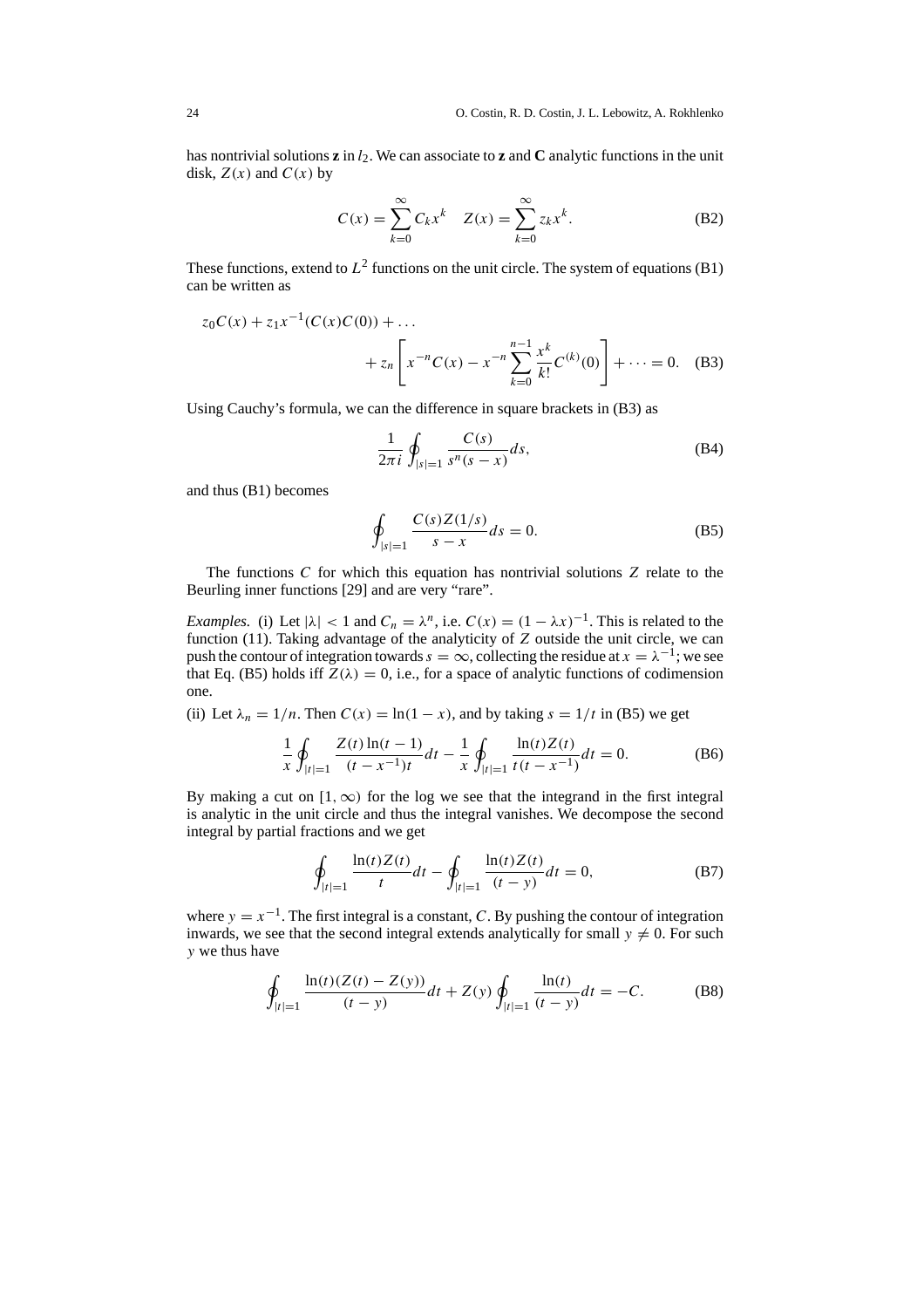Now the contour of integration can be pushed to the sides of the interval [0, 1] collecting the difference between the branches of the log. We get

$$
\int_0^1 \frac{Z(t) - Z(y)}{t - y} dt + Z(y) \int_0^1 \frac{1}{t - y} dt = 0.
$$
 (B9)

Thus  $\phi(y) + Z(y) \ln(-y) = C$  with  $\phi$  and Z analytic in the unit circle, thus  $\ln(-y)$  is analytic unless  $Z = 0$ . This shows  $C_n = 1/n$  is generic.

### **References**

- 1. Simon, B.: Schrödinger Operators in the Twentieth Century. J. Math. Phys. **41**, 3523 (2000)
- 2. Cycon, H.L., Froese, R.G., Kirsch, W. and Simon, B.: *Schrödinger Operators*. Berlin–Heidelberg–New York: Springer-Verlag, 1987
- 3. Pillet, C.-A.: Some results on the quantum dynamics of a particle in a Markovian potential. Commun. Math. Phys. **102**, 237–254 (1985) and **105**, 259 (1986)
- 4. Yajima, K.: Existence of Solutions for Schrödinger Evolution Equations. Commun. Math. Phys. **110**, 415–426 (1987)
- 5. Fring, A., Kastrykin, V. and Schrader, R.: Ionization Probabilities through Ultra-Intense Fields in the Extreme Limit. J. Phys. Math. Gen. **30**, 8599–8610 (1997)
- 6. Soffer, A. and Weinstein, M.I.: Nonautonomous Hamiltonians. J. Stat. Phys. **93**, 359–391 (1998)
- 7. Soffer, A. and Costin, O.: Resonance Theory for Schrödinger Operators. Submitted to Commun. Math. Phys.
- 8. Landau, L.D. and Lifschitz, E. M.: *Quantum Mechanics Nonrelativistic Theory*. 2nd ed. New York: Pergamon, 1965
- 9. Cohen-Tannoudji, C., Duport-Roc, J. and Arynberg, G.: *Atom-Photon Interactions*. New York: Wiley, 1992
- 10. Fermi, E.: Notes on Quantum Mechanics. Chicago: The University of Chicago Press, 1961, p. 100
- 11. Koch, P.M. and van Leeuven, K.A.H.: The Importance of Resonances in Microwave "Ionization" of Excited Hydrogen Atoms. Phys. Repts. **255**, 289–403 (1995)
- 12. Casatti, G., Chirikovand, B. and Shepelyansky, D. L.: Relevance of Classical Chaos in Quantum Mechanics: The Hydrogen Atom in a Monochromatic Field. Phys. Repts. **154**, 77–123 (1987)
- 13. Patolige, R.M. and Shaheshaft, R.: Multiphoton Processes in an Intense Laser Field: Harmonic Generation and Total Ionization Rates for Atomic Hydrogen. Phys. Rev. A **40**, 3061–3079 (1990)
- 14. Buchleitner,A., Delande, D. and Gay, J.-C.: Microwave Ionization of Three Dimensional HydrogenAtoms in a Realistic Numerical Experiment. J. Opt. Soc. Am. B **12**, 505–519 (1995)
- 15. Benenti, G., Casati, G., Maspero, G. and Shepelyansky, D.L.: Quantum Poincaré Recurrences for Hydrogen Atom in a Microwave Field. Preprint, physics/9911200
- 16. Schwendner, P., Seyl, F. and Schinke, R.: Photodissociation of  $Ar_2^+$  in Strong Laser Fields, Chem. Phys. **217**, 233–244 (1997)
- 17. Guerin, S. and Jauslin, H.-R.: Laser-Enhanced Tunneling through Resonant Intermediate Levels. Phys. Rev. A **55**, 1262–1275 (1997)
- 18. Eberly, J.M. and Kulander, K.C.: Atomic-Stabilization by Super-Intense Lasers. Science **262** 1233 (1993)
- 19. Su, Q., Irving, B.P. and Eberly, J.H.: Ionization Modulation in Dynamic Stabilization. Laser Physics **7**, 568 (1997)
- 20. Figueira de Morisson Faria, C., Fring,A. and Schrader, R.:Analytical Treatment of Stabilization. Preprint, physics/9808047, v2
- 21. Barash, D., Orel, A.E. and Vemuri, V.R.: A Genetic Search in Frequency Space for Stabilizing Atoms by High-Intensity Laser Fields. J. Comp. Info. Tech. CIT 8, **2**, 103–113 (2000)
- 22. Rokhlenko, A. and Lebowitz, J.L.: Ionization of a Model Atom by Perturbation of the Potential. J. Math. Phys. **41**, 3511–3523 (2000)
- 23. Costin, O., Lebowitz, J.L. and Rokhlenko, A.: Exact Results for the Ionization of a Model Quantum System. J. Phys. A. **33**, 6311–6319 (2000) physics/9905038, and work in preparation
- 24. Costin, O., Lebowitz, J.L. and Rokhlenko, A.: To appear in: *Proceedings of the CRM meeting "Nonlinear Analysis and Renormalization Group"*, American Mathematical Society Publications (2000), mathph/0002003
- 25. Demkov, Yu.N. and Ostrovskii, V.N.: *Zero Range Potentials and Their Application in Atomic Physics*. NewYork: Plenum, 1988; Albeverio, S., Gesztesy, F., Høegh-Krohn, R. and Holden, H.: *Solvable Models in Quantum Mechanics*. Berlin–Heidelberg–New York: Springer-Verlag, 1988